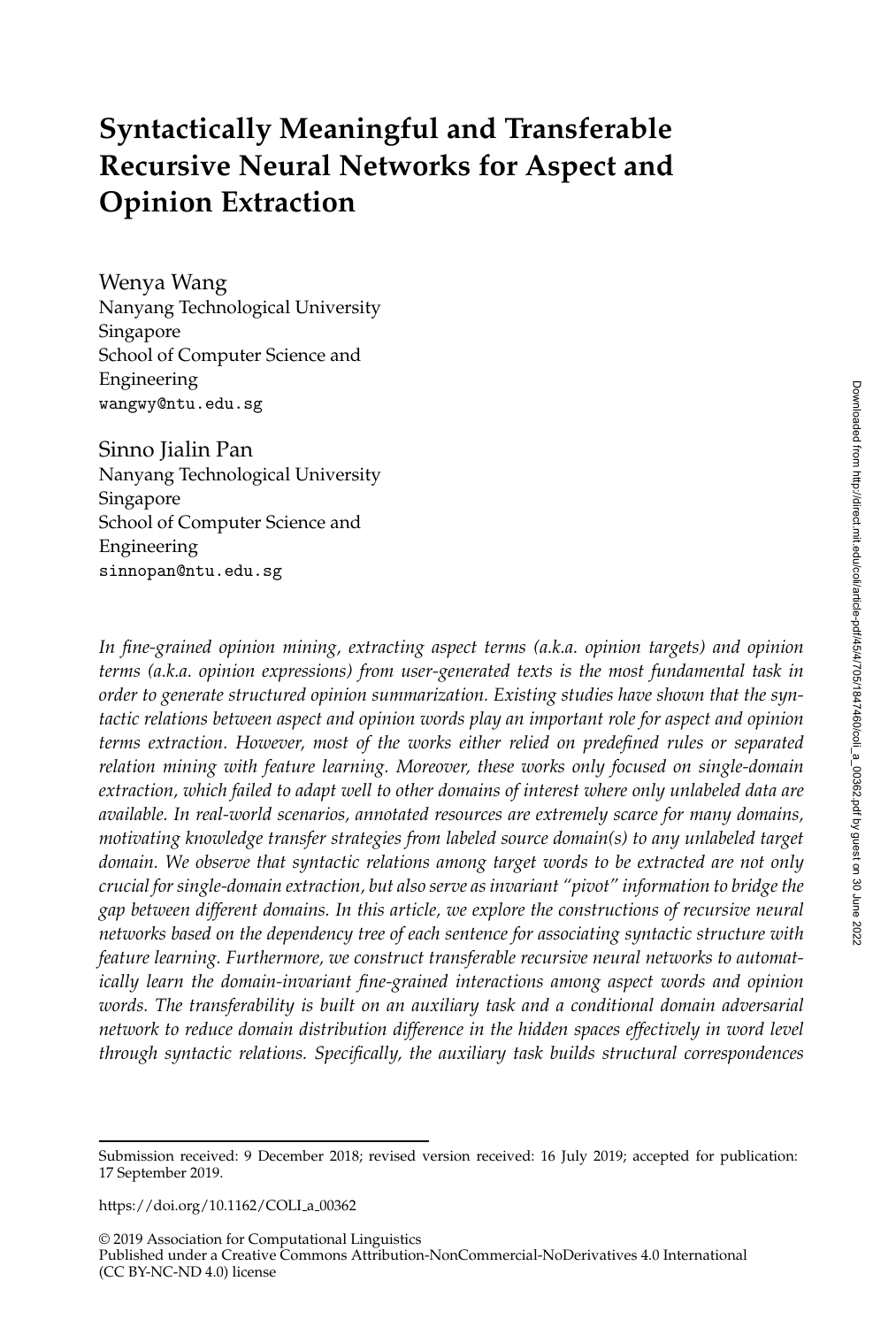*across domains by predicting the dependency relation for each path of the dependency tree in the recursive neural network. The conditional domain adversarial network helps to learn domaininvariant hidden representation for each word conditioned on the syntactic structure. In the end, we integrate the recursive neural network with a sequence labeling classifier on top that models contextual influence in the final predictions. Extensive experiments and analysis are conducted to demonstrate the effectiveness of the proposed model and each component on three benchmark data sets.*

## **1. Introduction**

Fine-grained opinion mining [\(Pang and Lee 2008; Liu 2011\)](#page-0-0) aims to extract important information from opinionated texts. It consists of several subtasks, including aspect/opinion terms extraction (Hu and Liu [2004;](#page-0-0) Qui et al. [2011;](#page-0-0) Yin et al. [2016;](#page-0-0) Wang et al. [2017\)](#page-0-0), aspect categorization (Lu, Zhai, and Sundaresan [2009;](#page-0-0) Zhao et al. [2010;](#page-0-0) Chen, Mukherjee, and Liu [2014;](#page-0-0) Lakkaraju, Socher, and Manning [2014;](#page-0-0) He et al. [2017\)](#page-0-0), and aspect-dependent sentiment classification (Jiang et al. [2011;](#page-0-0) Dong et al. [2014;](#page-0-0) Ma et al. [2017\)](#page-0-0). Among them, aspect and opinion terms extraction serves as the most fundamental task, which involves the identification of explicit entity features or attributes from user-generated texts, along with the opinions being expressed. For example, in a restaurant review "*They offer good appetizers*," the aspect term to be extracted is *appetizers*, and the opinion term is *good*.

Many existing studies have focused on single-domain aspect/opinion terms extraction, which can be classified into two categories: supervised learning and unsupervised learning. Under supervised learning, the task is formulated as a sequential labeling problem that predicts a label for each token. For example, [Jin and Ho \(2009\)](#page-0-0), and [Li et al. \(2010\)](#page-0-0) applied graphical models with extensive feature engineering for each token, including lexicon-based features and syntactic features. Deep learning models were also proposed to learn high-level features for each token [\(Liu, Joty, and Meng](#page-0-0) [2015; Yin et al. 2016; Li and Lam 2017; Wang et al. 2017\)](#page-0-0). However, [Liu, Joty, and](#page-0-0) [Meng \(2015\)](#page-0-0) only used recurrent neural networks to model the sequential relations without considering syntactic structures. [Yin et al. \(2016\)](#page-0-0) learned relation embeddings as a pretraining step that was separated from discriminative feature learning for final predictions. [Wang et al. \(2017\)](#page-0-0) and [Li and Lam \(2017\)](#page-0-0) applied attention models without explicit relation information. For unsupervised learning, most approaches are designed based on a set of predefined rules. [Hu and Liu \(2004\)](#page-0-0) applied association rule mining to extract product features and [Qiu et al. \(2011\)](#page-0-0) manually constructed some rules that associate aspect words and opinion words through syntactic relations. These rules are used to augment the set of target terms iteratively from a seed collection. However, these approaches highly rely on hand-coded rules and are inflexible. Existing work shows that syntactic structure plays an important role for propagating information between aspect and opinion words, yet they fail to associate feature learning with syntactic relation learning. To overcome the aforementioned limitation, we propose a dependency-tree-based recursive neural network that integrates syntactic tree structure into the deep model. In our preliminary work [\(Wang et al. 2016\)](#page-0-0), we have developed this deep architecture for single-domain extraction and have demonstrated promising results. Based on this intuition and our observation that syntactic relations are invariant across different domains, we further develop a transferable recursive neural network to solve the more challenging problem of cross-domain extraction.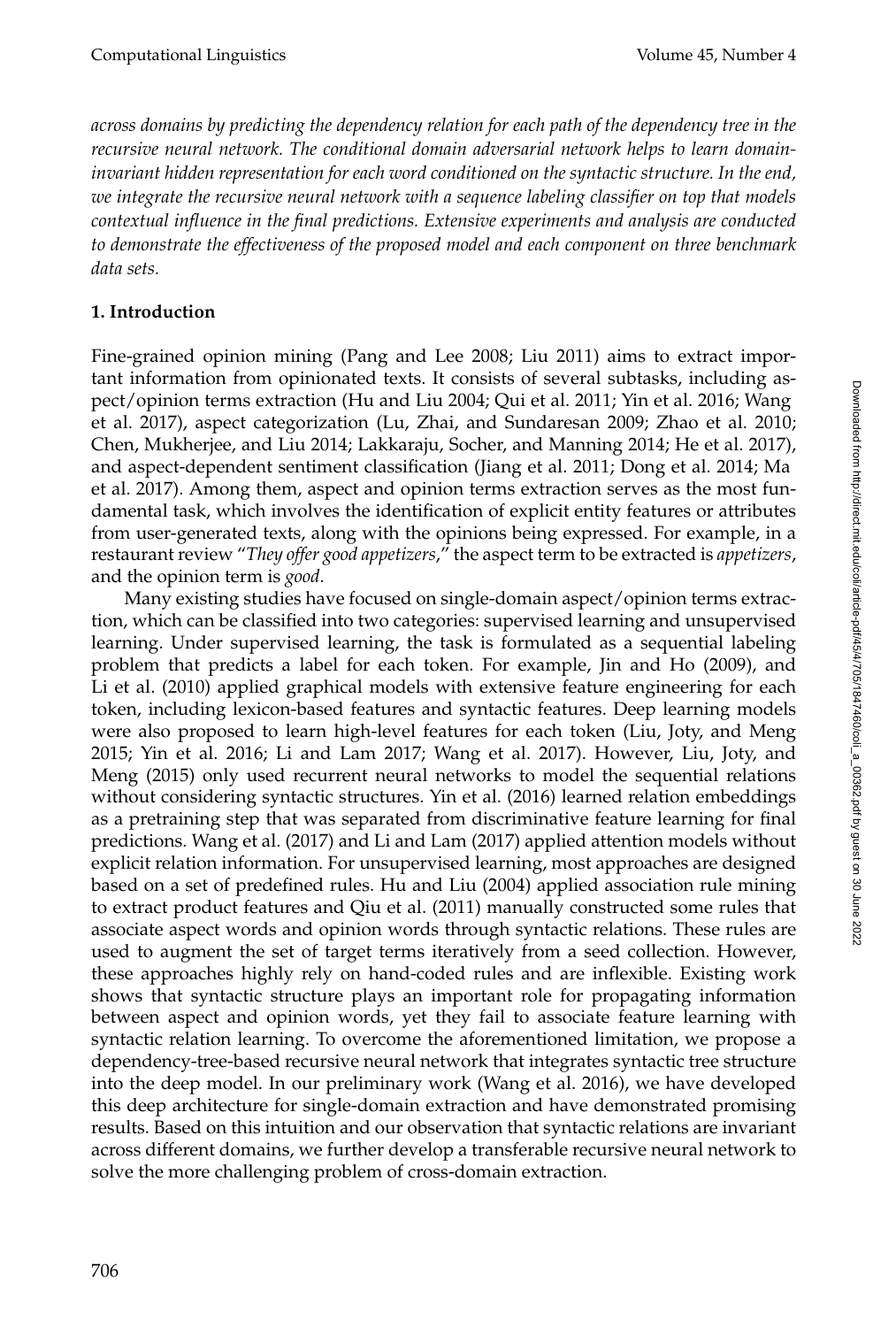Note that existing supervised approaches cannot be directly applied for crossdomain extraction because a model trained on the source domain is not applicable for the target domain due to the large domain shift. Only a few unsupervised domain adaptation approaches have been proposed to transfer word-level knowledge from a labeled source domain to the unlabeled target domains for fine-grained extraction. Li et al. [\(2012\)](#page-0-0) proposed a bootstrap method to iteratively expand the opinion and aspect lexicons in the target domain by exploiting source-domain labeled data and crossdomain common relations between the aspect terms and opinion terms. [Ding, Yu, and](#page-0-0) [Jiang \(2017\)](#page-0-0) proposed integrating auxiliary supervisions based on predefined rules on top of a recurrent neural network to learn domain-invariant hidden representation for each word. However, both methods require pre-mined syntactic patterns and the prior knowledge of a sentiment lexicon as a bridge. On the one hand, though the existing domain adaptation methods [\(Li et al. 2012; Ding, Yu, and Jiang 2017\)](#page-0-0) have shown that syntactic relations or patterns among the aspect words and opinion words are invariant across different domains and are crucial as the pivot knowledge to bridge the gap, they fail in terms of flexibility and error propagation. On the other hand, as mentioned earlier, we proposed a dependency-tree-based recursive neural network for modeling syntactic interactions automatically through information propagation. Inspired by these two points, we further develop a transferable recursive neural network (TRNN) to transfer feature learning across domains through domain-invariant syntactic relations. Different from the single-domain model, TRNN encodes each dependency relation into a vector, on which an auxiliary task is integrated to predict its corresponding dependency relation category. The auxiliary task helps to cluster relation vectors with similar dependencies across domains, which builds structural correspondences across different domains. To explicitly align word feature spaces for source and target domains, we incorporate a conditional domain adversarial network (cDAN) that takes word features and their corresponding dependency relations as the input. Inspired by [Ganin et al. \(2016\)](#page-0-0), the cDAN involves a domain discriminator that competes with the extraction model to align source and target spaces conditioned on syntactic structures. We observe that dependency relations may not be accurate when the parser is not perfect, which brings inevitable noise to the learning process. This can be alleviated through an auto-encoder that clusters the relations into their intrinsic relation groups. In the end, we further incorporate a sequence model, namely, a recurrent neural network, to exploit the contextual interactions within a sentence. Extensive analysis is provided to investigate the effectiveness of the proposed model for knowledge transfer.

Compared with our preliminary work [\(Wang et al. 2016; Wang and Pan 2018\)](#page-0-0), the contributions of this article are summarized as follows.

- We integrate both of the preliminary works with the core idea on exploring recursive neural networks for both single-domain and cross-domain aspect/opinion terms extraction. We introduce how we extend the single-domain model toward the cross-domain setting.
- Besides constructing the auxiliary task as in [Wang and Pan \(2018\)](#page-0-0), we further introduce a conditional domain adversarial network in the model to improve the knowledge transferability across domains.
- We conduct more extensive experiments to verify the effectiveness of the proposed model for cross-domain, fine-grained sentiment analysis.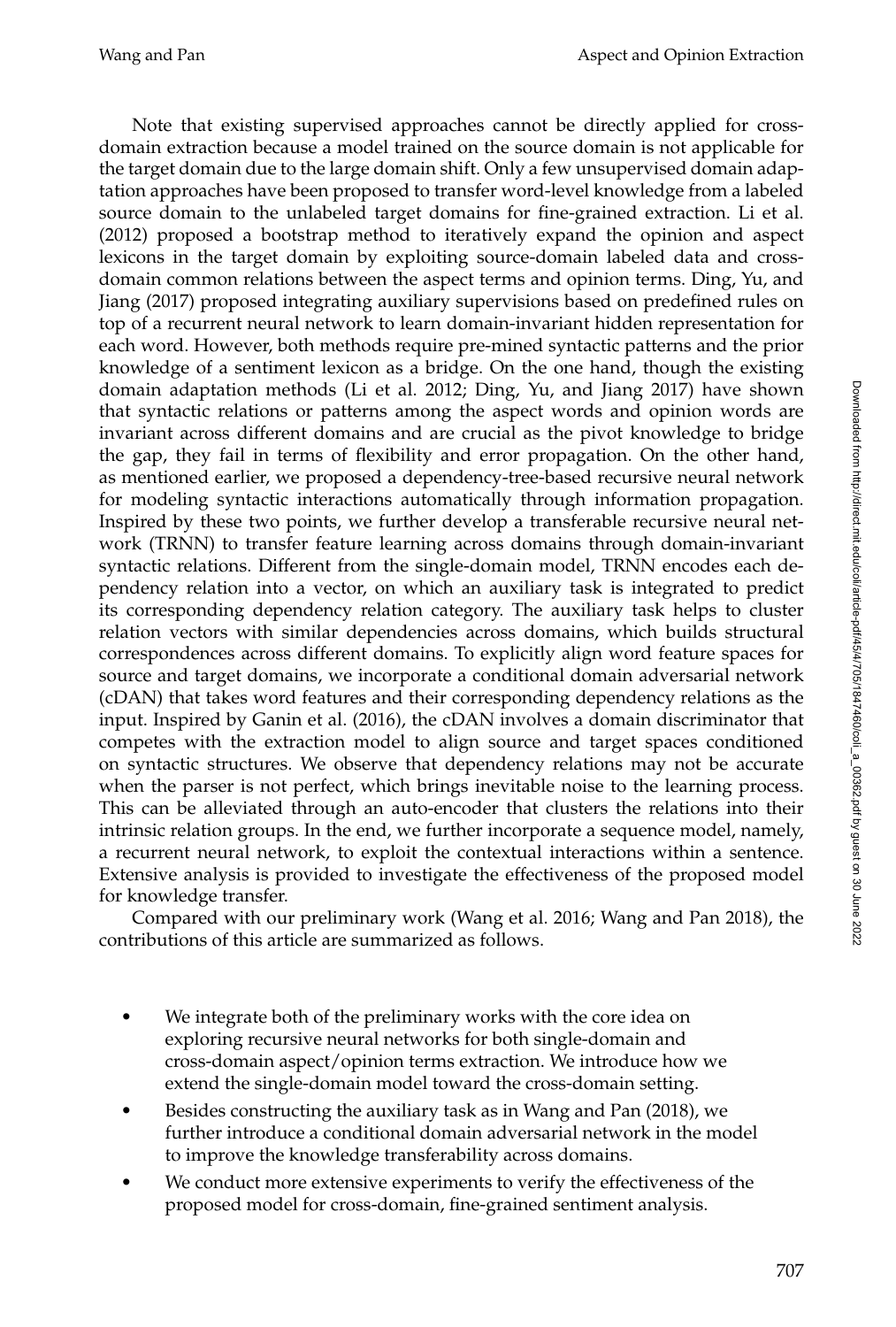## **2. Related Work**

## **2.1 Aspect and Opinion Term Extraction**

The problem of aspect/opinion terms extraction has been actively studied. Among the earliest work, [Hu and Liu \(2004\)](#page-0-0) proposed using association rule mining to extract product aspects, and use synonyms and antonyms in WordNet to extract opinion terms through seed opinion set expansion. In follow-up work, syntactic relations among aspect words and opinion words were further exploited for the extraction task [\(Popescu](#page-0-0) [and Etzioni 2005; Wu et al. 2009; Qiu et al. 2011\)](#page-0-0). As a typical example, [Qiu et al. \(2011\)](#page-0-0) adopted manually designed rules associating syntactic relations to double propagate and augment the sets of aspect words and opinion words. These rules usually deduce an aspect or opinion word if it belongs to some POS tags and has certain dependency relations with other extracted words. However, these methods all heavily depend on predefined rules for extraction and are restricted to specific types of POS tags for aspects and opinions, making them inflexible. As another category, topic models were also proposed for aspect extraction [\(Mei et al. 2007; Titov and McDonald 2008; Lu, Zhai,](#page-0-0) [and Sundaresan 2009; Li, Huang, and Zhu 2010; Zhang et al. 2010; Chen, Mukherjee,](#page-0-0) [and Liu 2014\)](#page-0-0). For instance, [Mei et al. \(2007\)](#page-0-0) used a mixture model based on both aspect and sentiment models. [Titov and McDonald \(2008\)](#page-0-0) proposed a multigrain topic model that is able to discover both global topics and local topics. [Li, Huang, and Zhu \(2010\)](#page-0-0) proposed the MaxEnt-LDA hybrid model to jointly discover both aspect and opinion words, which can leverage syntactic features. However, topic models are not suitable for explicit target terms extraction within each sentence and are difficult to align topics to their semantic meanings.

These models are referred to as unsupervised learning methods, which achieve inferior results compared with supervised methods that utilize label information for discriminative feature learning. For supervised learning, the task is modeled as a sequence labeling problem. In [Jin and Ho \(2009\)](#page-0-0), [Jakob and Gurevych \(2010\)](#page-0-0), [Li et al.](#page-0-0) [\(2010\)](#page-0-0), and [Ma and Wan \(2010\)](#page-0-0) graphical models, for example, hidden Markov models or conditional random fields (CRFs), were proposed to learn context interactions among the input sentence according to the connections in a graph. These methods rely on rich hand-crafted features and do not consider interactions between aspect terms and opinion terms explicitly. Another direction applied a word alignment model to capture opinion relations among a sentence [\(Liu, Xu, and Zhao 2012; Liu et al. 2013\)](#page-0-0). The methods in the direction, however, require sufficient data to identify desired relations. Recently, a number of deep learning models have been proposed [\(Liu, Joty, and Meng](#page-0-0) [2015; Zhang, Zhang, and Vo 2015; Yin et al. 2016; Li and Lam 2017; Wang et al. 2017;](#page-0-0) [Xu et al. 2018\)](#page-0-0). [Liu, Joty, and Meng \(2015\)](#page-0-0) applied a recurrent neural network on top of pretrained word embeddings for aspect extraction. [Yin et al. \(2016\)](#page-0-0) proposed learning dependency path embeddings to explore relations among words, but failed to incorporate relation embedding learning into a joint model that may propagate label errors to feature learning. [Wang et al. \(2016\)](#page-0-0) proposed using the dependency-tree-based recursive neural network to learn high-level aspect-opinion interactions. [Wang et al. \(2017\)](#page-0-0) and [Li and Lam \(2017\)](#page-0-0) proposed using an attention mechanism for extracting target words without explicit syntactic relations. When it comes to cross-domain extraction, existing supervised methods usually fail, because the aspect terms from two different domains are usually disjoint (e.g., *laptop* vs. *restaurant*), leading to a large domain shift in the feature vector space.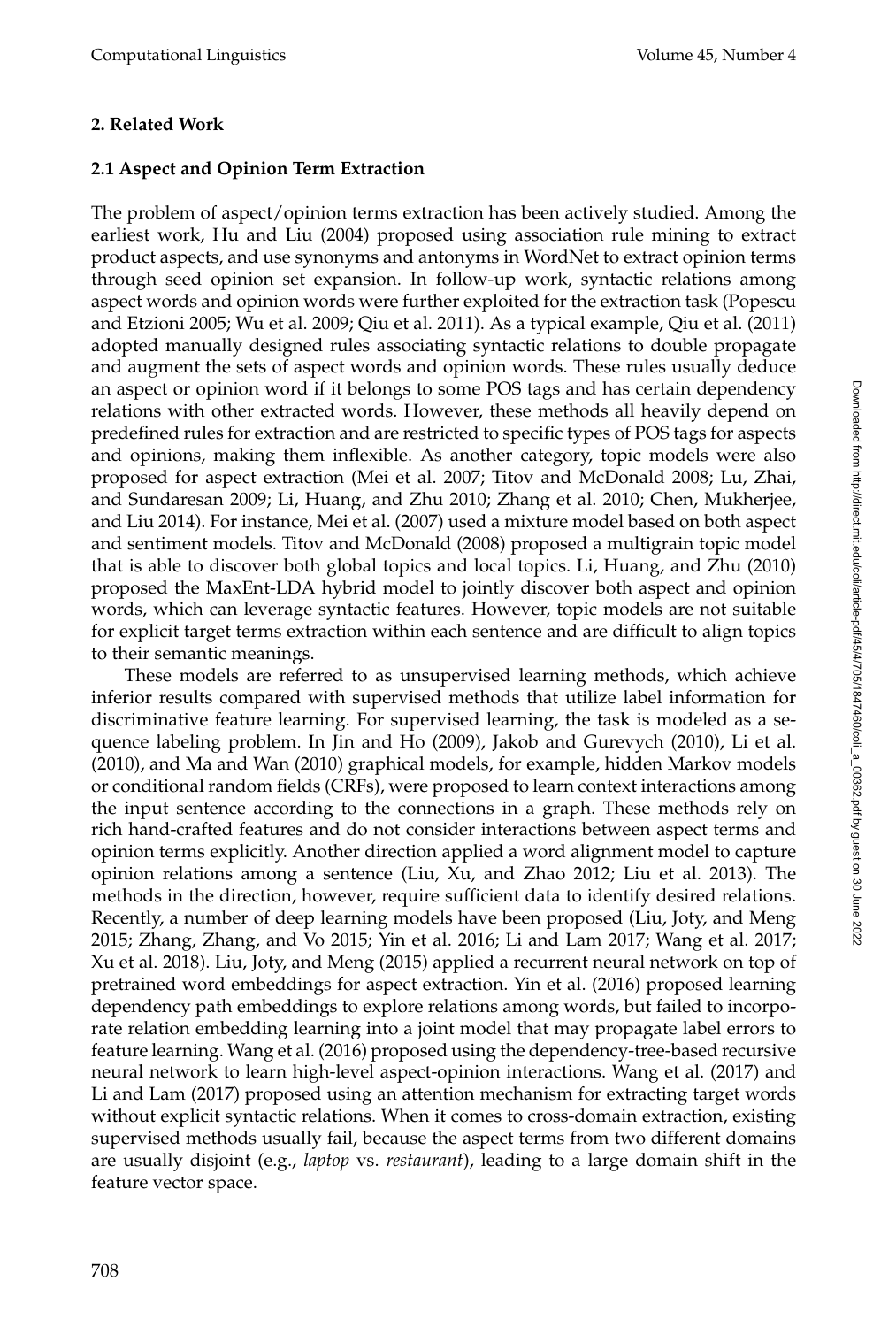# **2.2 Domain Adaptation**

Many domain adaptation methods have been proposed for cross-domain sentence-level or document-level sentiment classification. Some of them aim to utilize pivot information that are shared across domains as a bridge to align different feature spaces [\(Blitzer,](#page-0-0) [Dredze, and Pereira 2007; Pan et al. 2010; Bollegala, Maehara, and ichi Kawarabayashi](#page-0-0) [2015; Yu and Jiang 2016\)](#page-0-0). Another group of work directly learn shared spaces across different domains through projection via auto-encoders [\(Glorot, Bordes, and Bengio](#page-0-0) [2011; Chen et al. 2012; Zhou et al. 2016\)](#page-0-0) or the domain adversarial network [\(Li et al.](#page-0-0) [2017\)](#page-0-0). Few studies have addressed the problem of cross-domain fine-grained opinion extraction. [Jakob and Gurevych \(2010\)](#page-0-0) proposed a cross-domain CRF that is built on nonlexical invariant feature engineering (e.g., POS tags and dependency relations). [Li et al. \(2012\)](#page-0-0) developed a boosting-style method to iteratively expand the aspect and opinion sets in the target domain through manually defined rules incorporating common syntactic relations among aspect and opinion words across domains. [Ding,](#page-0-0) [Yu, and Jiang \(2017\)](#page-0-0) explored pivot knowledge on opinion lexicon and syntactic relations to build correspondences across domains and applied a recurrent neural network with auxiliary tasks to learn domain-invariant word representations. However, existing methods largely depend on predefined pivot information that are fixed and inflexible. Recently, we proposed a recursive neural structural correspondence network [\(Wang](#page-0-0) [and Pan 2018\)](#page-0-0) that integrates an auxiliary task on dependency relation prediction to build structural correspondences across domains. In this work, we further extend our previous idea for more accurate cross-domain aspect and opinion terms extraction.

# **3. Problem Definition and Motivation**

#### <span id="page-4-1"></span>**3.1 Problem Definition**

Formally, the task of aspect and opinion terms extraction can be formulated as a sequence tagging problem. The input is a sequence of words  $s = \{w_1, \ldots, w_n\}$  with pretrained word embeddings  $\mathbf{x} = {\mathbf{x}_1, \mathbf{x}_2, ..., \mathbf{x}_n}$ , where each  $\mathbf{x}_i \in \mathbb{R}^D$  is the word embedding for *w<sup>i</sup>* . The objective is to predict a label for each word, resulting in a label sequence  $\mathbf{y} = \{y_1, y_2, \ldots, y_n\}$ , with  $y_i \in \mathbf{L}$ . We adopt the BIO encoding scheme with five different classes, namely  $L = {BA, IA, BO, IO, N}$ , where BA or BO represents the beginning of aspect term or opinion term, respectively. IA or IO represents the inside



#### <span id="page-4-0"></span>**Figure 1**

An example of two reviews in different domains with similar syntactic patterns.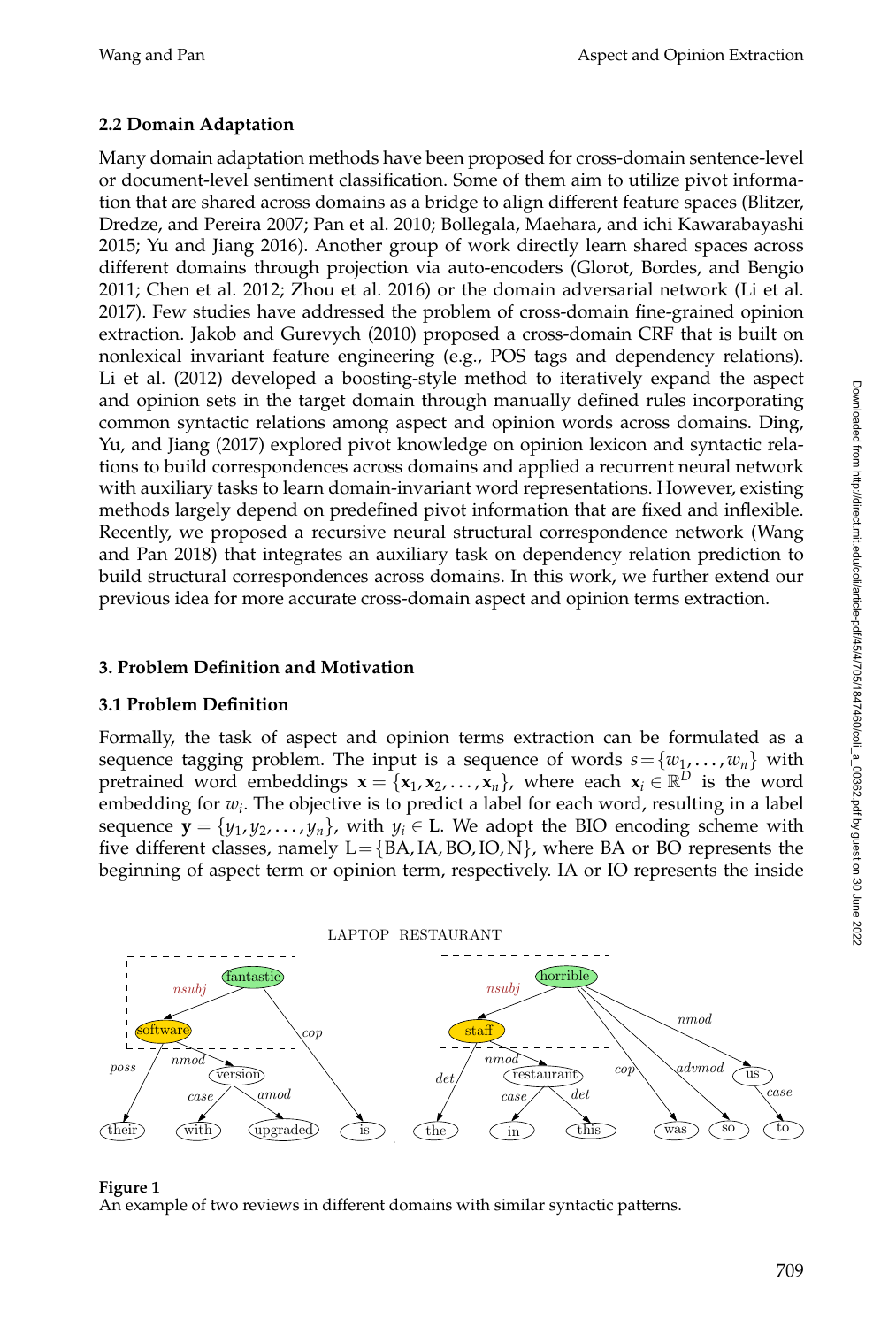position of aspect term or opinion term, respectively, and N represents "None of the above." Note that a sequence of predictions with BA at the beginning followed by IA indicates a multi-word aspect term, which is similar for opinion terms. For crossdomain aspect and opinion terms extraction, we are given a set of labeled data in the source domain  $\mathcal{D}_S = \{(\mathbf{x}_i^S, \mathbf{y}_i^S)\}_{i=1}^{N_S}$  as well as a set of unlabeled data in the target domain  $\mathcal{D}_T = \{(\mathbf{x}_j^T)\}_{j=1}^{N_T}.$  The objective is to transfer knowledge from source domain to the target domain in order to obtain label sequences  $\mathbf{y}^T$  in the target domain.

For ease of illustration, we first introduce some definitions. A syntactic structure for each sentence is reflected via a dependency tree as shown in Figure [1,](#page-4-0) which can be ob-

tained from a dependency parser. A dependency path, for example, *horrible* nsubj −−−−→*staff*, consists of a child word *staff*, a parent word *horrible*, and a dependency relation (DR) "nsubj." We name this relation as upward DR for its child node and downward DR for its parent node.

#### **3.2 Motivation**

Syntactic structure has been shown to be crucial for aspect and opinion terms extraction because there are certain dependency relations existing among the aspect and opinion words for information propagation. For example, given the sentence "the staff in this restaurant was so horrible to us," the aspect term *staff* and the opinion term *horrible* has the dependency relation nsubj. Given that *horrible* is already extracted and the relation nsubj is frequently observed between aspect and opinion words, the aspect word *staff* should be identified accordingly. Most existing work either encodes the relations into manual-designed rules or focuses on learning semantically meaningful word features through deep neural networks without associating syntactic information. We propose a remedy to this problem by incorporating syntactic structures into the process of feature learning. We name the proposed model a single-domain recursive neural network (SRNN), which is constructed according to the dependency tree of each sentence. An illustration of the recursive process is shown on the left-hand side of Figure [2.](#page-5-0) The model computes the hidden representation for each parent node in the tree hierarchy based on its own embedding as well as the hidden representations of its child nodes. As a result, the hidden space encodes the features from their dependents according to the syntactic structure, thus propagating information among syntactically related words.



<span id="page-5-0"></span>**Figure 2** An illustration of different recursive structures.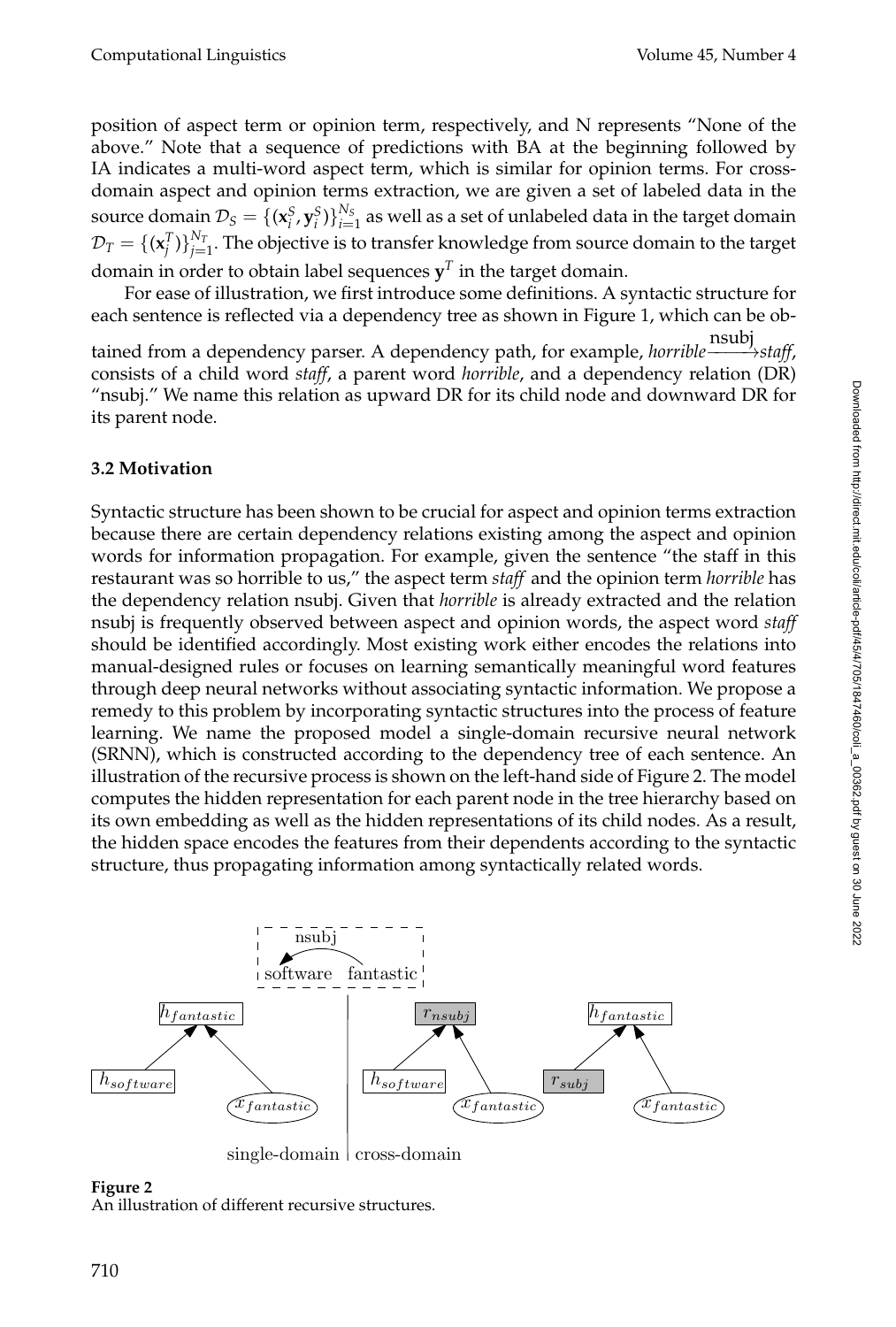Different from sentence- or document-level knowledge transfer, aspect and opinion term extraction across domains require fine-grained word-level adaptation, which is much more challenging. Existing work has designed hand-coded rules and a sentiment lexicon as pivot information—for example, in Figure [1,](#page-4-0) given a review sentence "*their software with upgraded version is fantastic*" in the source domain and "*the staff in this restaurant was so horrible to us*" in the target domain. If *horrible* has been extracted as a common sentiment word, and "ASPECT-nsubj-OPINION" has been identified as a common syntactic pattern from the source domain, *staff* could be deduced as an aspect term using the identified syntactic pattern [\(Li et al. 2012\)](#page-0-0). With a similar idea, [Ding, Yu, and](#page-0-0) [Jiang \(2017\)](#page-0-0) encoded these common patterns into specific rules that are integrated as auxiliary tasks into a recurrent neural network. These works indicate the importance of invariant syntactic information between words as a bridge between different domains. However, their drawback is reflected by restraining the pivot information within a few manually defined rules that are fixed and inflexible. Although the proposed SRNN is able to propagate information among aspect and opinion words automatically through the tree structure, this kind of interaction is hard to capture when label information is not available in the target domain. A crucial question to ask is how to transfer these important interactions from the source to the target domain.

To answer that, we propose a transferable recursive neural network with the following two characteristics: (1) Instead of hand-coded pivot knowledge, our model automatically learns the syntactic features through dependency-tree-based recursive neural networks. (2) The syntactic structure is treated as invariant features across different domains. We observe that the dependency relations are domain-invariant. When two pairs of words in the source and the target domains have the same dependency relation, the corresponding words tend to have similar functionalities. For example, *staff* and *horrible* in the restaurant domain is connected via the dependency relation nsubj, which also connects *software* and *fantastic* in the laptop domain. We shall observe that both *staff* and *software* are targeted subjects, and both *horrible* and *fantastic* are adjective qualifiers, irrespective of their domains. With this intuition, word-level knowledge across domains could be transferred via common syntactic structures. We propose two transferable modules based on dependency trees to realize knowledge transfer. The first module is an auxiliary task for predicting dependency relations between each connected word pair. The second module is a conditional domain adversarial network for projecting the representations of syntactically-similar words into a common space.

Specifically, TRNN is built on a recursive structure shown in the right-hand side of Figure [2.](#page-5-0) Different from SRNN, we also embed each DR into the distributed vector space. The model maps each DR into a distributed vector **r**nsubj, which can be regarded as a relation vector. The relation vector is then taken as the input to generate the hidden representation for the parent word. Based on this construction, the auxiliary module applies a relation classifier on top of the relation vector **r**nsubj to predict which dependency relation it belongs to. This classifier is trained in a supervised manner with the groundtruth relation labels for both domains. At the same time, it draws those relation vectors in the same class close to each other. As a concrete example, in Figure [1,](#page-4-0) the relation vectors for the dependency paths "*software*-nsubj-*fantastic*" and "*staff*-nsubj-*horrible*" in both domains should lie in close proximity. As a result, *fantastic* and *horrible* are clustered in the hidden space. In a word, the auxiliary module transfers knowledge of word representations with similar syntactic functionalities across domains via dependency relations.

According to Figure [2,](#page-5-0) the auxiliary module only aligns the hidden representations for the words with the same downward DR, but ignores the situation when they have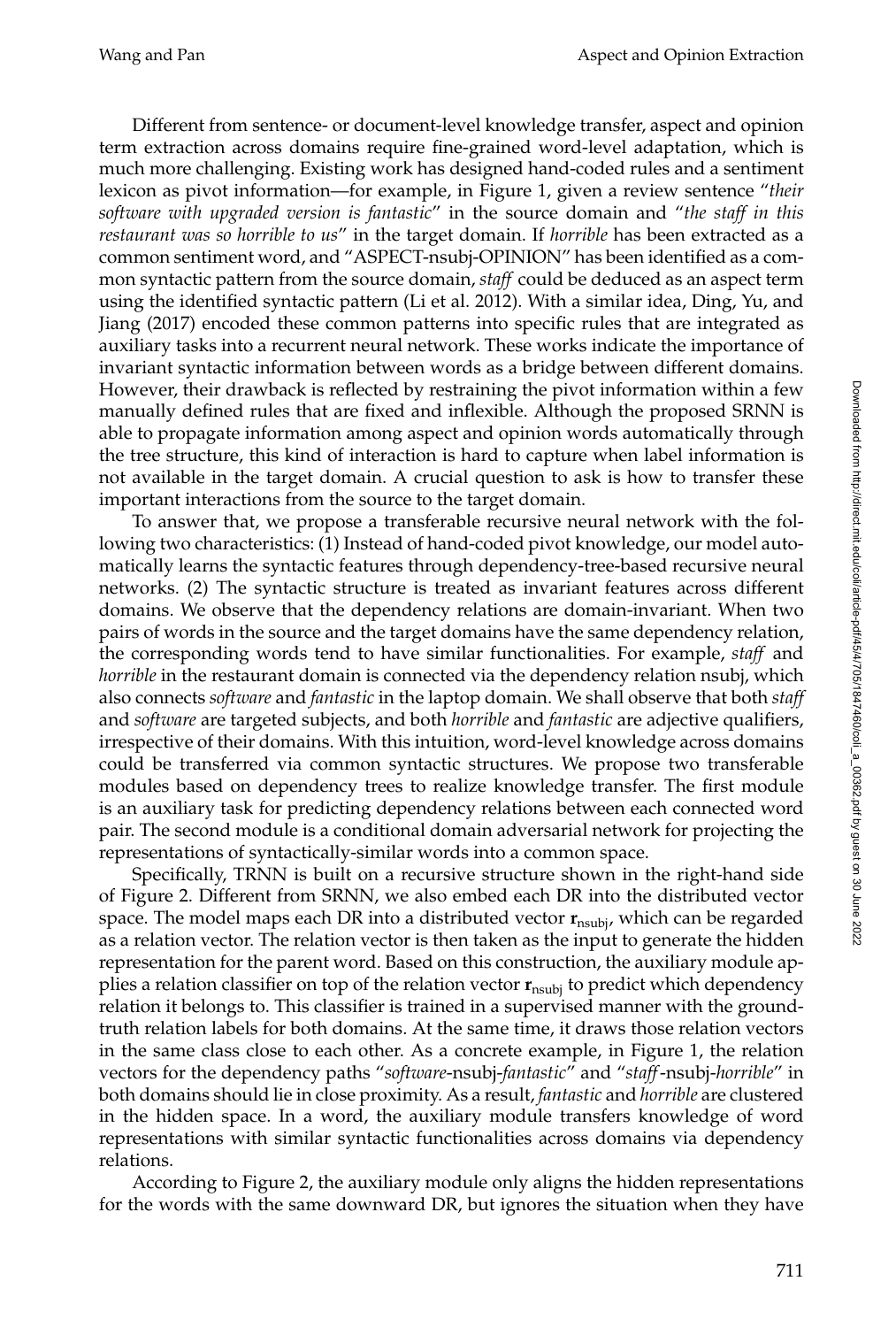the same upward DR. Moreover, the transferability implicitly depends on the learned relation vectors. To explicitly learn a domain-invariant hidden representation for each word and exploit the dependency correspondences for the other direction, we integrate a second transferable module: a cDAN that takes the concatenation of the hidden vector and the upward DR for each word as the input. Motivated by [Ganin et al. \(2016\)](#page-0-0), a DAN consists of a domain discriminator that competes with the target model until it cannot differentiate the features between different domains. This enforces the model to learn domain-invariant representations for final predictions. The cDAN is introduced in [Mirza and Osindero \(2014\)](#page-0-0) and [Long et al. \(2018\)](#page-0-0) and incorporates class constraints when discriminating between different domains. In our problem setting, the domain discriminator is applied on top of the hidden vector space and is conditioned on the upward dependency relation for each word. However, the dependency relations are not guaranteed to be accurate, especially for user-generated texts. It might harm the learning process for both the auxiliary task and cDAN when some noise exists for certain relations. This problem of noisy labels has been addressed using perceptual consistency [\(Reed et al. 2015\)](#page-0-0). Inspired by the taxonomy of dependency relations [\(de Marneffe and](#page-0-0) [Manning 2008\)](#page-0-0), dependencies with similar functionalities could be grouped together (e.g., *dobj*, *iobj*, and *pobj* all indicate objects). We propose using an auto-encoder to automatically group these relations in an unsupervised manner. The reconstruction loss serves as the consistency objective that reduces label noise by aligning relation features with their intrinsic relation group.

#### **4. Preliminary Model**

#### **4.1 Domain Adversarial Network**

The domain adversarial network was proposed in [Ganin et al. \(2016\)](#page-0-0) for the problem of unsupervised domain adaptation. Unlike most traditional transfer learning approaches, which learn a mapping of features either from one domain to another domain or from both domains to a common space, DAN incorporates domain-distribution learning into the feature learning itself. The objective of learning a DAN is twofold: (1) The model should be discriminative for the main task in the source domain. (2) The model is indiscriminative for data distributions in different domains. In this case, DAN embeds the knowledge transfer process into the learning of representations, such that the final predictions can be obtained from the source classifier because the features are already invariant across domains. To achieve this objective, the DAN is designed in the following procedure.

Assume we have a multi-layer neural network  $F(\cdot;\theta_f)$  as the feature extractor, where θ*<sup>f</sup>* denotes the parameters involved in the neural network. Let *Y*(·; θ*<sup>y</sup>* ) denote the final classification layer with parameters θ*<sup>y</sup>* . Given an input instance **x**, a typical forward computation usually generates  $Y(F(\mathbf{x}; \theta_f); \theta_y)$  as the final prediction that can be compared with the ground-truth labels for back-propagation. When two different domains are involved with labels provided only for the source domain, the feature extractor  $F(\cdot;\theta_f)$  learned in the source domain is not applicable for the target domain due to the domain shift. To address this issue, a domain discriminator *D*(·; θ*<sup>d</sup>* ) is incorporated in the learning process. Specifically, when feeding an instance **x** either from the source domain or target domain, the model will generate the following two outputs:

$$
\mathbf{y} = Y(F(\mathbf{x}; \theta_f); \theta_y)
$$

$$
\mathbf{d} = D(F(\mathbf{x}; \theta_f); \theta_d)
$$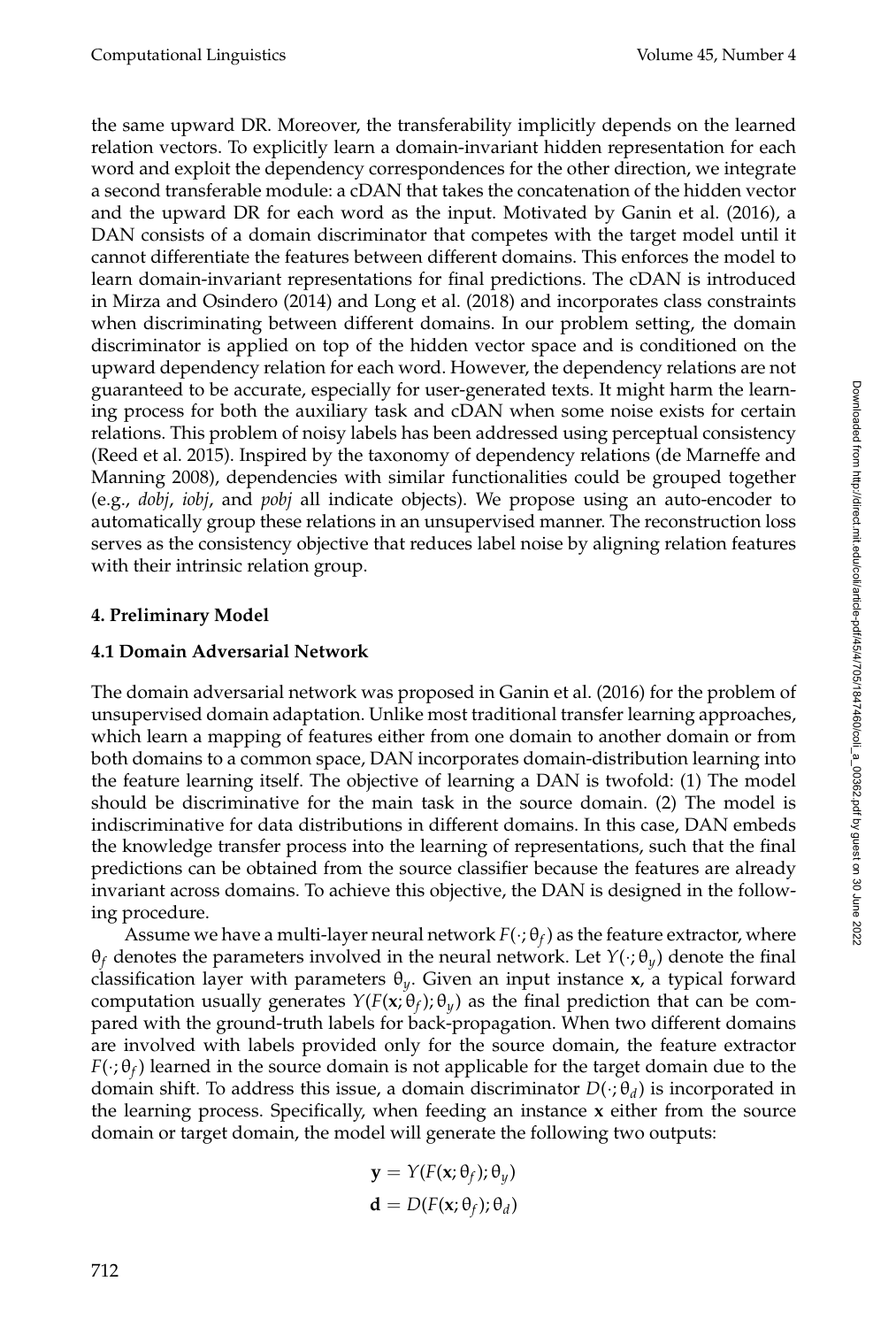with **y** and **d** indicating the main prediction and domain prediction, respectively. **d** is a two-dimensional vector, where each entry represents the probability that **x** comes from the source domain ( $\mathbf{x} \sim \mathcal{D}_S$ ) or target domain ( $\mathbf{x} \sim \mathcal{D}_T$ ). During training, we aim to minimize the domain discriminator loss, but at the same time maximize the domain confusion for the main predictor:

$$
\min \frac{1}{n_S} \sum_{i=1}^{n_S} \mathcal{L}_y(Y(F(\mathbf{x}_i; \theta_f); \theta_y), \hat{\mathbf{y}}_i) - \frac{\lambda}{n_S + n_T} \sum_{i=1}^{n_S + n_T} \mathcal{L}_d(D(F(\mathbf{x}_i; \theta_f); \theta_d), \hat{\mathbf{d}}_i)
$$
  

$$
\min \frac{\lambda}{n_S + n_T} \sum_{i=1}^{n_S + n_T} \mathcal{L}_d(D(F(\mathbf{x}_i; \theta_f); \theta_d) \hat{\mathbf{d}}_i)
$$

where  $\mathcal{L}_y$  and  $\mathcal{L}_d$  denote the loss for the main prediction task with true label  $\hat{\mathbf{y}}_i$  and loss for the domain prediction task with true label  $\hat{\mathbf{d}}_i$ , respectively. The update process involves a gradient reversal layer for the domain predictor that results in the following updates:

$$
\theta_f \leftarrow \theta_f - \mu \left( \frac{\partial \mathcal{L}_y}{\partial \theta_f} - \lambda \frac{\partial \mathcal{L}_d}{\partial \theta_f} \right)
$$

$$
\theta_y \leftarrow \theta_y - \mu \left( \frac{\partial \mathcal{L}_y}{\partial \theta_y} \right)
$$

$$
\theta_d \leftarrow \theta_d - \mu \left( \lambda \frac{\partial \mathcal{L}_d}{\partial \theta_d} \right)
$$

The DAN as defined here assumes similar data distributions between the source and target domains in general. However, in many cases, the input data do not commit a universal but multimodal distributions. For example, when multiple classes exist, the data under each class can be regarded as following one unique distribution. Motivated by this point, [Long et al. \(2018\)](#page-0-0) proposed a conditional domain adversarial network. Specifically, the domain discriminator is applied on the joint distribution of data and classes, instead of only on the input data. The addition of conditional information for the domain classifier can be revealed by replacing the original  $D(F(\mathbf{x}; \theta_f); \theta_d)$  with  $D(F(\mathbf{x}; \theta_f), \mathbf{g}; \theta_d)$ , where  $\mathbf{g}$  represents the class information. With this addition, the network is trained to align the source domain and the target domain conditioned on their corresponding classes.

#### **5. Model Architecture**

In this section, we begin with the description of SRNN for the single-domain extraction problem followed by TRNN for the cross-domain setting. Both of the proposed models are constructed from the dependency tree of each sentence and process in a recursive manner where higher-level nodes in the tree hierarchy are obtained after the computation of their child nodes. SRNN treats each different dependency relation as a transformation matrix that is involved in the forward computation for each node, whereas TRNN embeds each dependency path into a distributed vector that acts as a bridge to transfer knowledge across different domains. For final predictions, both single-domain and cross-domain RNNs are combined with a sequence modeling module gated recurrent unit (GRU), a special form of recurrent neural network.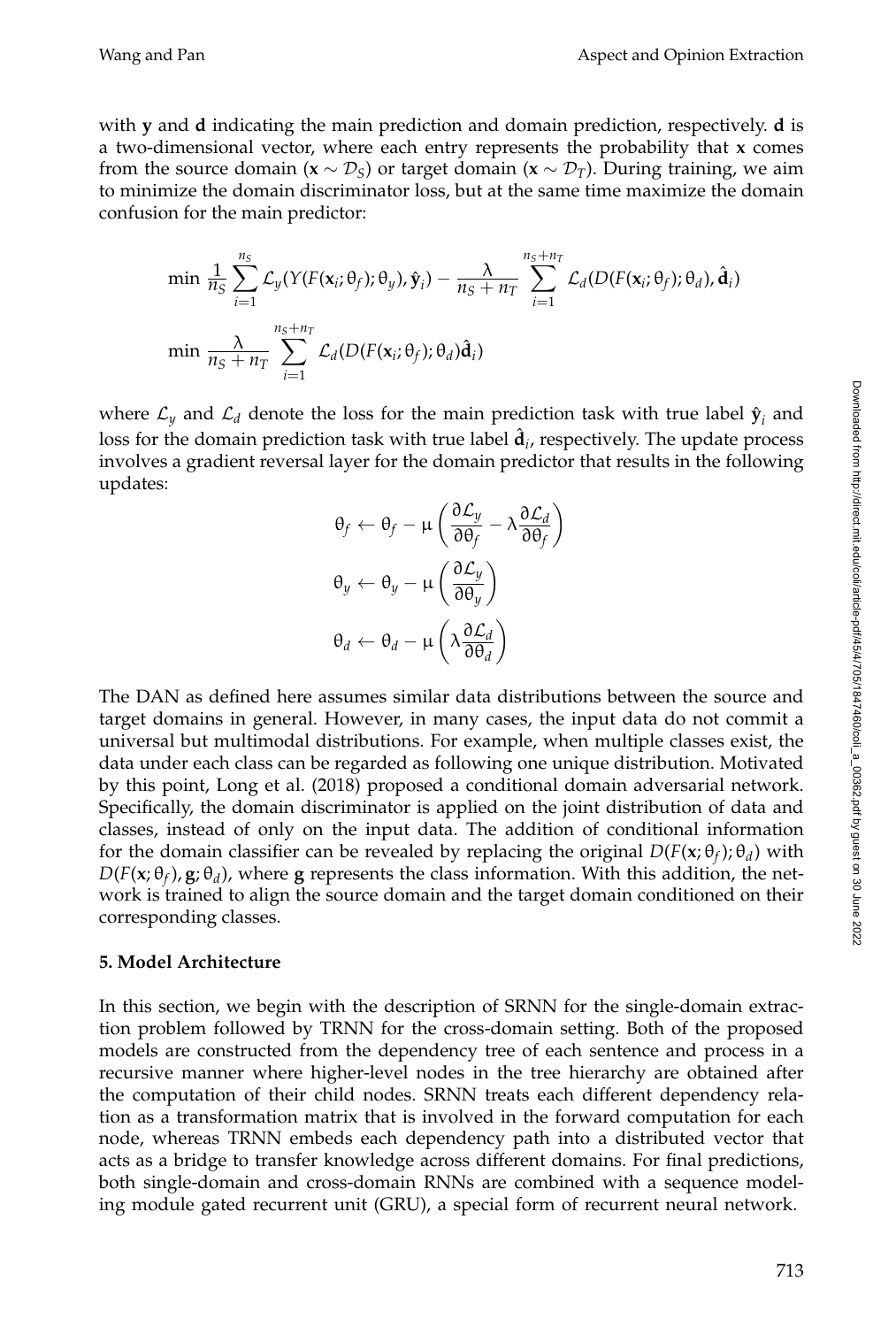The joint model takes the output of SRNN or TRNN as the input feature representations for GRU, and generates the final output for each word for classification. The detailed constructions are shown in the following sections.

#### **5.1 Single-Domain Recursive Neural Networks**

In our preliminary work [\(Wang et al. 2016\)](#page-0-0), we proposed a dependency-tree-based recursive neural network for single-domain aspect and opinion terms extraction. Different from existing work, the proposed model incorporates the syntactic structure of a sentence into an automatic representation learning architecture, such that the important relation information could be propagated to the feature learning process. An example of the model structure is shown in Figure [3.](#page-9-0) Specifically, the network takes word embedding  $\mathbf{x}_n$  for each word as the input and produces the hidden vector  $\mathbf{h}_n$  as the output. The hidden vector is computed in a recursive manner according to the dependency tree of each sentence generated from a dependency parser. In Figure [3,](#page-9-0) the bottom arrows indicate the dependency relations for certain word pairs with the relation type shown under the arrows. Each relation connects a child word (end of the arrow) to a parent word and each word only has one parent. Given this dependency structure, we can build a hierarchical tree such that each node in the tree represents a word in the sentence. The parent word for each relation lies in higher hierarchy than its children.

The computation of the recursive neural network starts with the leaf nodes and recursively reaches to the root. Formally speaking, the hidden representation  $h_n$  for the *n*th word is computed as

$$
\mathbf{h}_n = f(\mathbf{W}_v \cdot \mathbf{x}_n + \mathbf{b} + \sum_{k \in \mathcal{K}_n} \mathbf{W}_{r_{nk}} \cdot \mathbf{h}_k)
$$

where  $\mathbf{W}_v \in \mathbb{R}^{d \times d}$  is a transformation matrix for word embeddings.  $\mathbf{W}_{r_{nk}} \in \mathbb{R}^{d \times d}$  is one of the relational transformation matrices for hidden vectors. We assign |*R*| different relational transformation matrices, where  $R = \{nsubj, dobj, ...\}$  is the set of different dependency relations. Hence  $r_{nk} \in R$  indicates the dependency relation between the *n*th node and *k*th node.  $K_n$  is the set of child nodes that depend on node *n*. In a



<span id="page-9-0"></span>**Figure 3** The structure of a dependency-tree-based recursive neural network.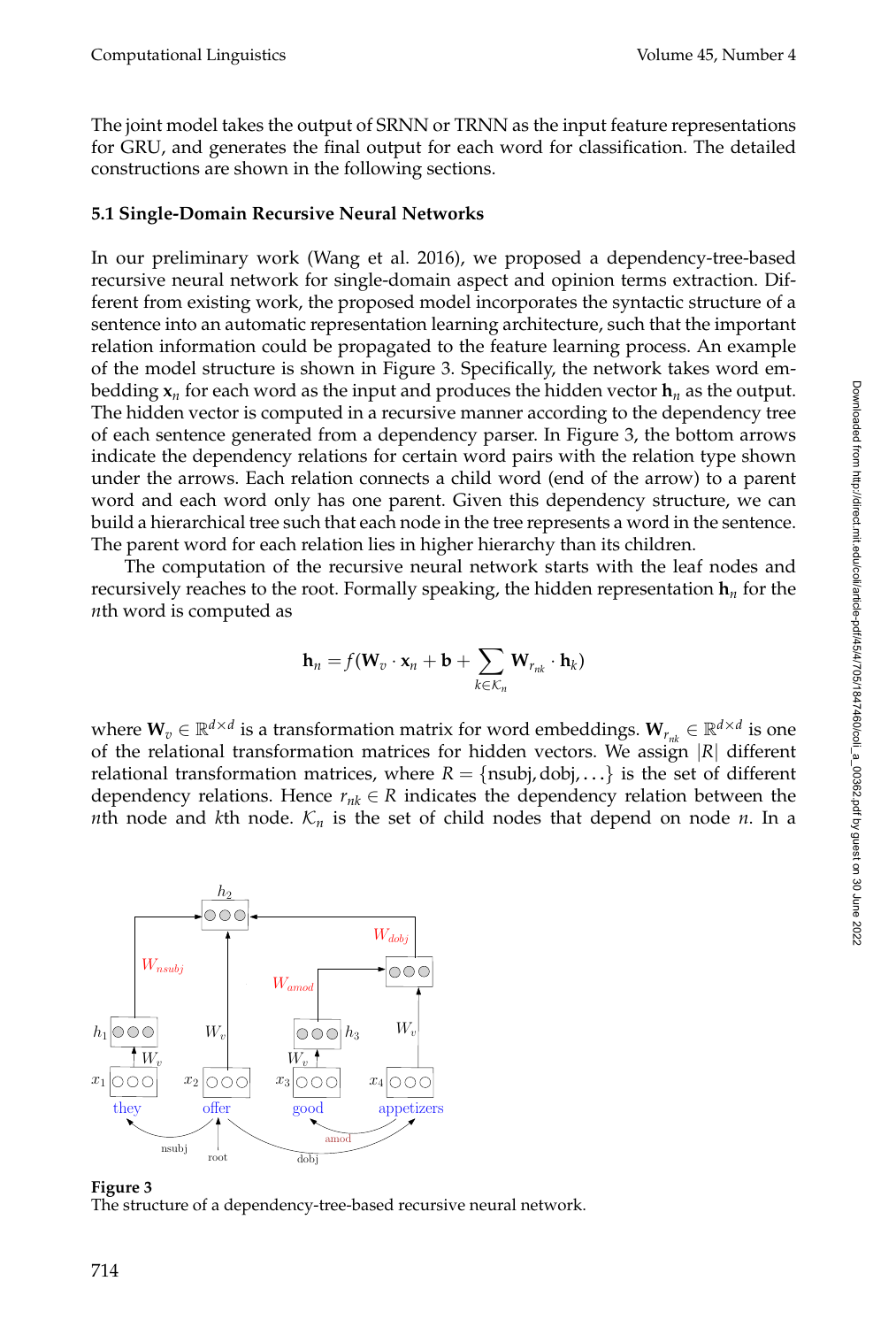word, the hidden vector for each node is obtained from its own word embedding, together with the hidden representations from its children. This construction embeds syntactic interactions among the input words into their hidden representations. To be more specific, consider the example shown in Figure [3.](#page-9-0) The dependency between the

aspect word *appetizer* and the opinion word *good* is  $x_4$  (appetizers)  $\frac{\text{amod}}{\text{ax}_3}$  (good), which leads to the following equation

$$
\mathbf{h}_4 = f(\mathbf{W}_v \cdot \mathbf{x}_4 + \mathbf{b} + \mathbf{W}_{amod} \cdot \mathbf{h}_3)
$$
 (1)

We can observe that the feature for *good*, together with the relational transformation matrix, affects the final feature for *appetizers*. When this interaction between aspect words and opinion words is frequently seen in the training corpus, the model could learn this pattern to help predictions in the test phase.

However, this architecture is not directly applicable for the cross-domain setting. Given labeled source domain and unlabeled target domain, a straightforward idea is to share the parameters learned in the source domain for target predictions. Although sharing relational transformation matrices aligns with the fact that dependency relations are domain-invariant, this cannot guarantee learning of domain-invariant hidden representations. Specifically, when the two aspect words from two domains have disjoint features and children according to the dependency trees, the resultant hidden vectors are also dissimilar. This motivates a novel construction to facilitate knowledge transfer discussed in the following section.

#### **5.2 Transferable Recursive Neural Networks**

The overall architecture of TRNN is shown in Figure [4.](#page-11-0) Given an input sentence with pre trained word embedding **x** for each word, the model recursively computes the hidden representation **h** for each word as the output of TRNN. Meanwhile, knowledge transfer takes place via two transferable components: an auxiliary task as well as a conditional domain adversarial network are adopted to learn domain-invariant representations. Specifically, given a dependency path, TRNN first produces a relation vector **r***ij* through its connected words. Then an auxiliary task takes  $\mathbf{r}_{ii}$  as the input for classifying its dependency relation (nsubj in this case). To reduce the negative effect brought by noisy relation labels generated from imperfect parsers, an auto-encoder is incorporated to generate relation clusters  $\mathbf{y}_{ij}^G$  as an encoding step. The decoding process produces exact relation label  $\mathbf{y}_{ij}^R$  as well as reconstructing the input relation vector. The learned relation vectors serve as a bridge across different domains when they are used to compute **h***<sup>j</sup>* as the hidden representation for its parent word. To explicitly map two domains into a common space, a cDAN is adopted with a domain discriminator. The input to the discriminator is a concatenation of  $\mathbf{h}_i$  and one-hot relation feature  $\mathbf{y}_{ij}^G$  representing the relation cluster to which the upward dependency relation belongs. This construction aims to align word features across different domains based on their syntactic structure. We describe each component in detail in the following sections.

<span id="page-10-0"></span>*5.2.1 Recursive Neural Networks with Auxiliary Tasks.* Similar to SRNN, TRNN is recursively constructed according to the pregenerated dependency tree for each sentence. To make the model transferable across different domains, we embed each dependency relation in the tree into a distributed vector space, which can be taken as the input to an auxiliary task. For concrete illustration, we present the RNN with auxiliary tasks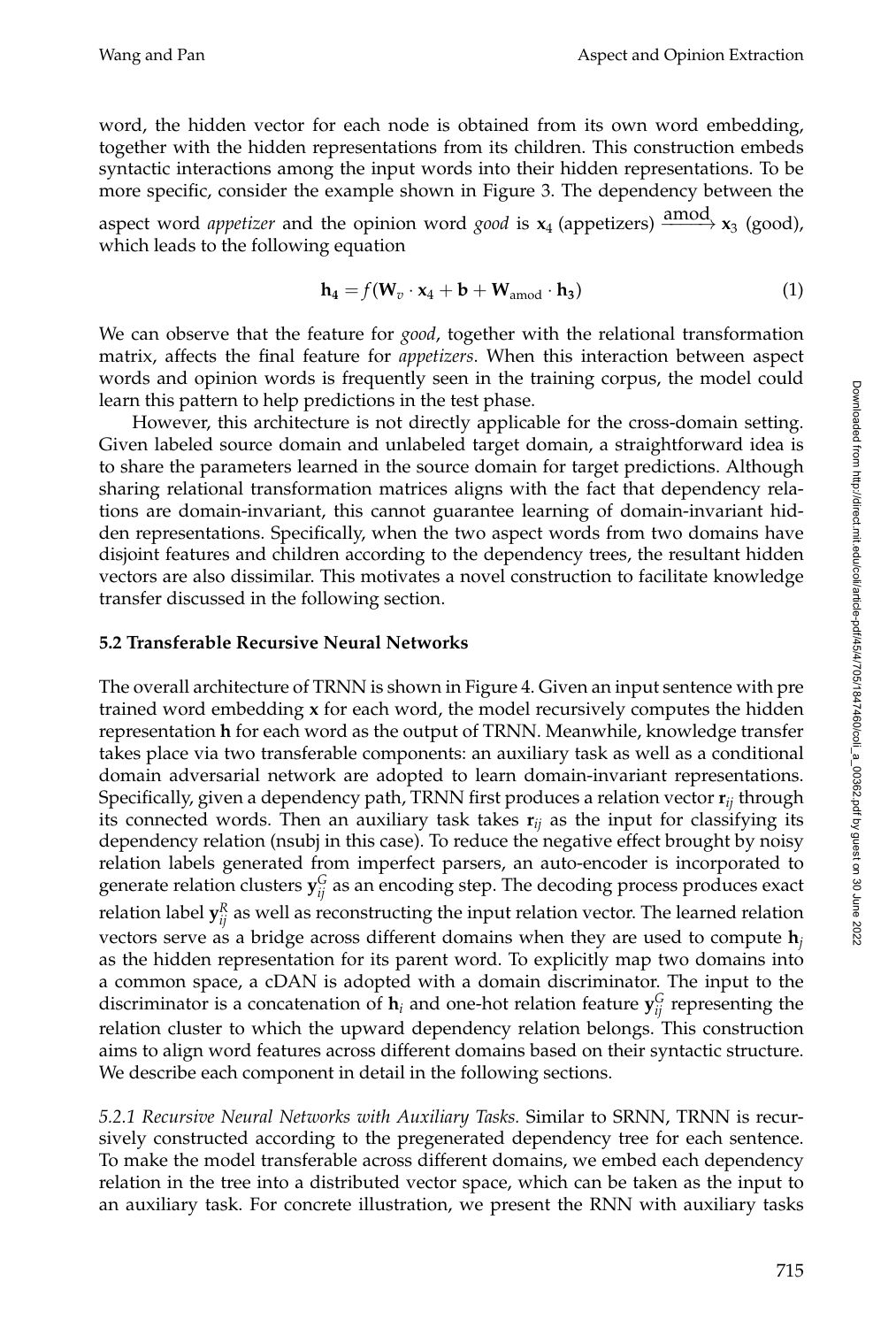

#### <span id="page-11-0"></span>**Figure 4**

An overview of the proposed model.



#### <span id="page-11-1"></span>**Figure 5**

An example of RNN with auxiliary tasks for both source and target domains.

for both source and target domain in Figure [5.](#page-11-1) The model computes the hidden representation **h***<sup>i</sup>* for each word recursively from leaf nodes to higher-level nodes in the tree. Instead of using child node features as in SRNN, we incorporate a dependency relation vector to produce the hidden representation for the parent nodes. Specifically, we begin with input word embedding  $\mathbf{x}_i \in \mathbb{R}^D$  for each node. Consider the sourcedomain sentence shown in Figure [5](#page-11-1) as an example. For ease of illustration, we ignore some words in the middle of the sentence. The hidden vectors for the leaf nodes are first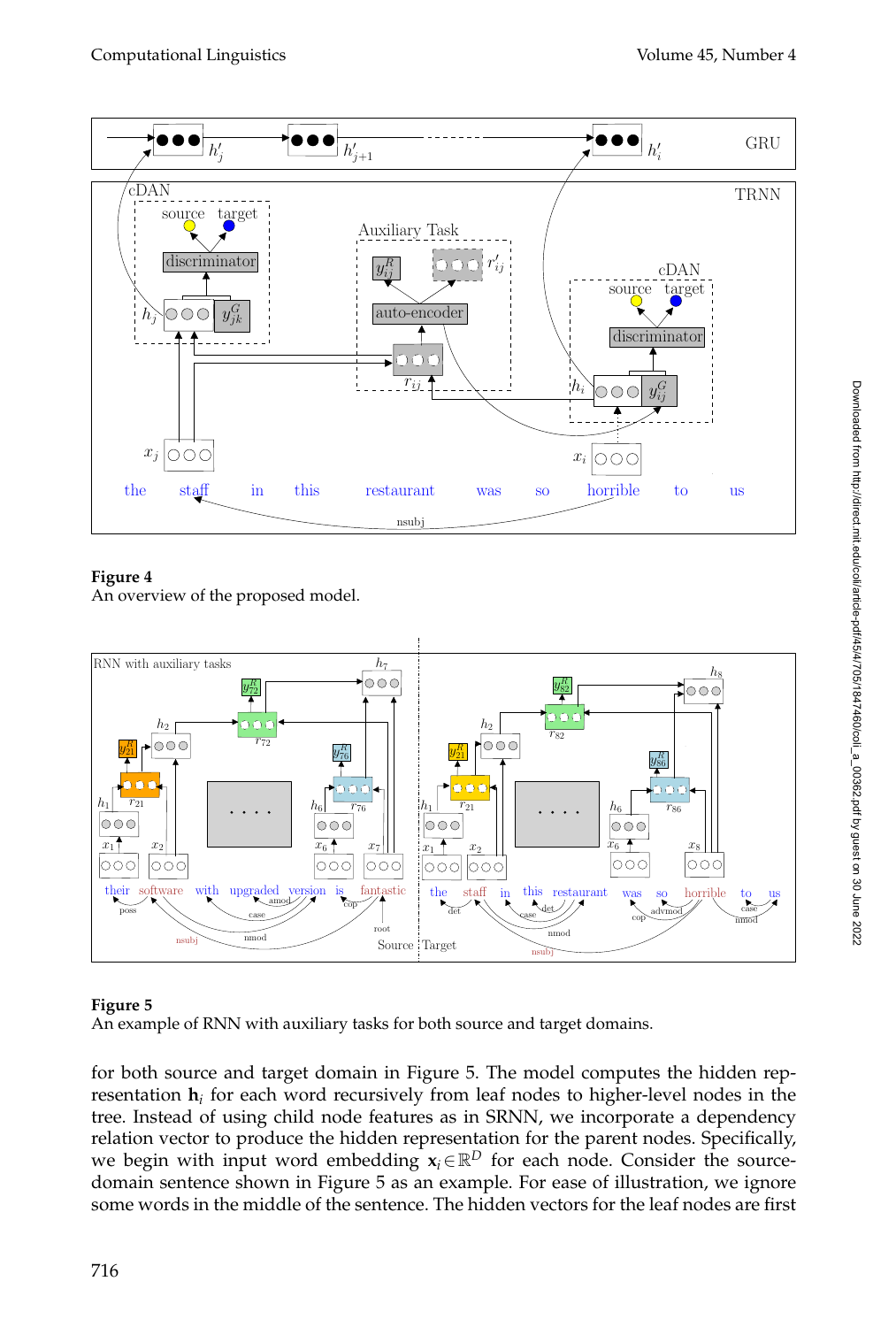generated through a non-linear transformation on the input vectors:

$$
\mathbf{h}_1 = \tanh(\mathbf{W}_x \mathbf{x}_1 + \mathbf{b}) \text{ and } \mathbf{h}_6 = \tanh(\mathbf{W}_x \mathbf{x}_6 + \mathbf{b})
$$

with  $\mathbf{W}_x \in \mathbb{R}^{d \times D}$  as a transformation matrix. To obtain hidden vectors for non-leaf nodes, a relation vector  $\mathbf{r}_{ij}$ ∈ $\mathbb{R}^{d}$  is generated first for each dependency path that connects them to their child node. Here, *i* and *j* denote the indices of the parent and child word of the dependency edge, respectively. For example, the relation vector for

**x**<sub>7</sub> (fantastic)  $\xrightarrow{\text{nsubj}}$  **x**<sub>2</sub> (software) is computed as

$$
\boldsymbol{r}_{72} = tanh(\boldsymbol{W}_h \boldsymbol{h}_2 + \boldsymbol{W}_x \boldsymbol{x}_7)
$$

Then the hidden vector for *fantastic* can be obtained through

$$
\mathbf{h}_7 = \tanh(\mathbf{W}_{nsubj}\mathbf{r}_{72} + \mathbf{W}_x\mathbf{x}_7 + \mathbf{b})
$$

by the transformation of its own input embedding as well as the relation path vectors that connect it to its dependents. Then an auxiliary task is integrated on relation vectors to predict its corresponding dependency relation type:

$$
\hat{\mathbf{y}}_{72}^R = \text{softmax}(\mathbf{W}_R \mathbf{r}_{72} + \mathbf{b}_R)
$$

where  $\mathbf{W}_R \in \mathbb{R}^{K \times d}$  is the relation classification matrix. The auxiliary task applies to each dependency path and is a *K*-class supervised classification problem with *K* representing the total number of different dependency relations in the corpus. During training, the supervision of relation labels  $\mathbf{y}_{ij}^R \in \mathbb{R}^K$  can be obtained for both source and target domains via the dependency parser. Through this auxiliary task, the relation vectors {**r***ij*}'s are grouped together according to relation types, that is, similar or the same dependency relations from the source and target domains are projected within close

proximity in the vector space. As the example shown in Figure [5,](#page-11-1) **r**<sup>72</sup> for *fantastic* nsubj  $\longrightarrow$ *software* and **r**<sup>82</sup> for *horrible* nsubj −−−−→ *staff* are close to each other. As a result, these relation vectors could be regarded as a bridge for word knowledge transfer across domains: The hidden representations of the parent words ( $\mathbf{h}_7$  for *fantastic* and  $\mathbf{h}_8$  for *horrible*) for these

relations are aligned, irrespective of the domains. In general, the hidden representation **h***<sup>i</sup>* for the *i*-th node is produced through

<span id="page-12-0"></span>
$$
\mathbf{h}_{i} = \tanh\left(\sum_{j \in \mathcal{M}_{i}} \mathbf{W}_{R_{ij}} \mathbf{r}_{ij} + \mathbf{W}_{x} \mathbf{x}_{i} + \mathbf{b}\right)
$$
\n(2)

\nwhere  $\mathbf{r}_{ij} = \tanh(\mathbf{W}_{h} \mathbf{h}_{j} + \mathbf{W}_{x} \mathbf{x}_{i})$ 

Here  $\mathcal{M}_i$  is the set of child nodes of  $w_i$ , and  $\mathbf{W}_{R_{ij}}$  is the relation transformation matrix tied with each relation *Rij*. For leaf nodes, the first term on the right-hand side of Equation [\(2\)](#page-12-0) is removed. The predicted relation label vector  $\hat{\mathbf{y}}_{ij}^R$  for  $\mathbf{r}_{ij}$  is

<span id="page-12-1"></span>
$$
\hat{\mathbf{y}}_{ij}^R = \text{softmax} \left( \mathbf{W}_R \cdot \mathbf{r}_{ij} + \mathbf{b}_R \right) \tag{3}
$$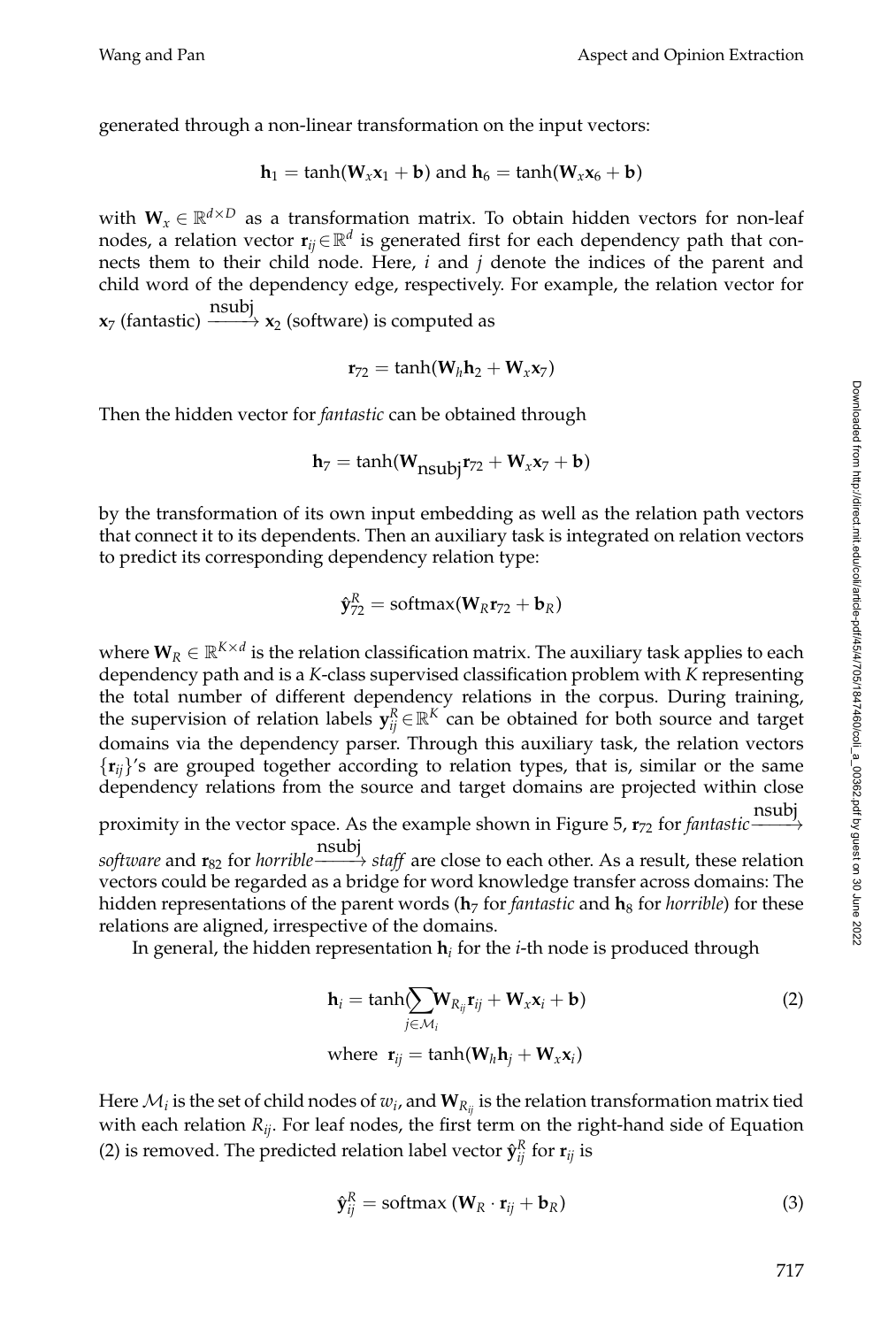<span id="page-13-0"></span>We adopt the cross-entropy loss for relation classification between the predicted label vector  $\hat{\mathbf{y}}_{ij}^R$  and the ground-truth  $\mathbf{y}_{ij}^R$  to encode relation side information into feature learning:

$$
\ell_R = \sum_{n=1}^N -\mathbf{y}_{ij[n]}^R \log \hat{\mathbf{y}}_{ij[n]}^R
$$
 (4)

Through the auxiliary task, similar dependency relations in source and target domains are trained to be clustered in the relation vector space, which are then used to build correspondences between their parent words across two domains via Equation [\(2\)](#page-12-0). In this case, words with similar syntactic functionalities are projected within close distance for both domains. Hence, the final word classifier trained from the source domain can be directly transferred to the target domain.

*5.2.2 Addition with Conditional Domain Adversarial Networks.* The auxiliary task introduced in Section [5.2.1](#page-10-0) implicitly maps the hidden representations across different domains into a shared space through clustered relation vectors. To achieve more explicit adaptations, we further apply a cDAN with a domain discriminator to learn disentangled and transferable representations for domain adaptation. However, directly applying a cDAN for each word only assumes unitary distributions for both source and target domains. In fact, multimodal distributions should be observed for input words corresponding to different syntactic functionalities. To address this point, and motivated by [Long et al. \(2018\)](#page-0-0), we adopt conditional cDANs that condition the domain discriminator on the dependency structure of a sentence. Specifically, the domain discriminator  $\mathcal D$  generates a probability distribution  $P(\mathcal D|\mathbf h,\mathbf y^G)$  as already shown in Figure [4,](#page-11-0) where  ${\bf y}^G$  refers to the relation label feature. We denote  ${\cal D}=1$  as the source domain and  ${\cal D}=0$ as the target domain. Then the domain discriminator computes

<span id="page-13-1"></span>
$$
\hat{\mathbf{y}}_i^d = P(\mathcal{D}|\mathbf{h}_i, \mathbf{y}_{mi}^G) = \text{softmax}\left(\mathbf{W}_d[\mathbf{h}_i : \mathbf{y}_{mi}^G] + \mathbf{b}_d\right)
$$
(5)

where *m* indicates the index of the parent node for *w<sup>i</sup>* . Note that the dependency tree assigns each node with only one parent, hence *m* is unique. [:] represents concatenation of vectors.  $y_{mi}^G$  is a one-hot vector with entry 1 representing the index of the corresponding dependency relation between *w<sup>i</sup>* and *wm*. The domain discriminator is learned by minimizing the classification error of distinguishing the source from the target domains. At the same time, the main prediction model learns transferable representations that are indistinguishable by the domain discriminator. This process corresponds to the following two objectives:

$$
\min \sum_{i=1}^{n_S} \ell_y(\mathbf{y}_i, \hat{\mathbf{y}}_i) - \gamma \sum_{i=1}^{n_S + n_T} \ell_d(\mathbf{y}_i^d, \hat{\mathbf{y}}_i^d)
$$
(6)

$$
\min \gamma \sum_{i=1}^{n_S + n_T} \ell_d(\mathbf{y}_i^d, \hat{\mathbf{y}}_i^d)
$$
\n(7)

where  $\ell_y$  is the cross-entropy loss between final ground-truth labels and word-level predictions. Similarly,  $\ell_d$  is the cross-entropy loss for domain classifier.  $\gamma$  controls the tradeoff between the main prediciton loss and the domain confusion loss. We apply the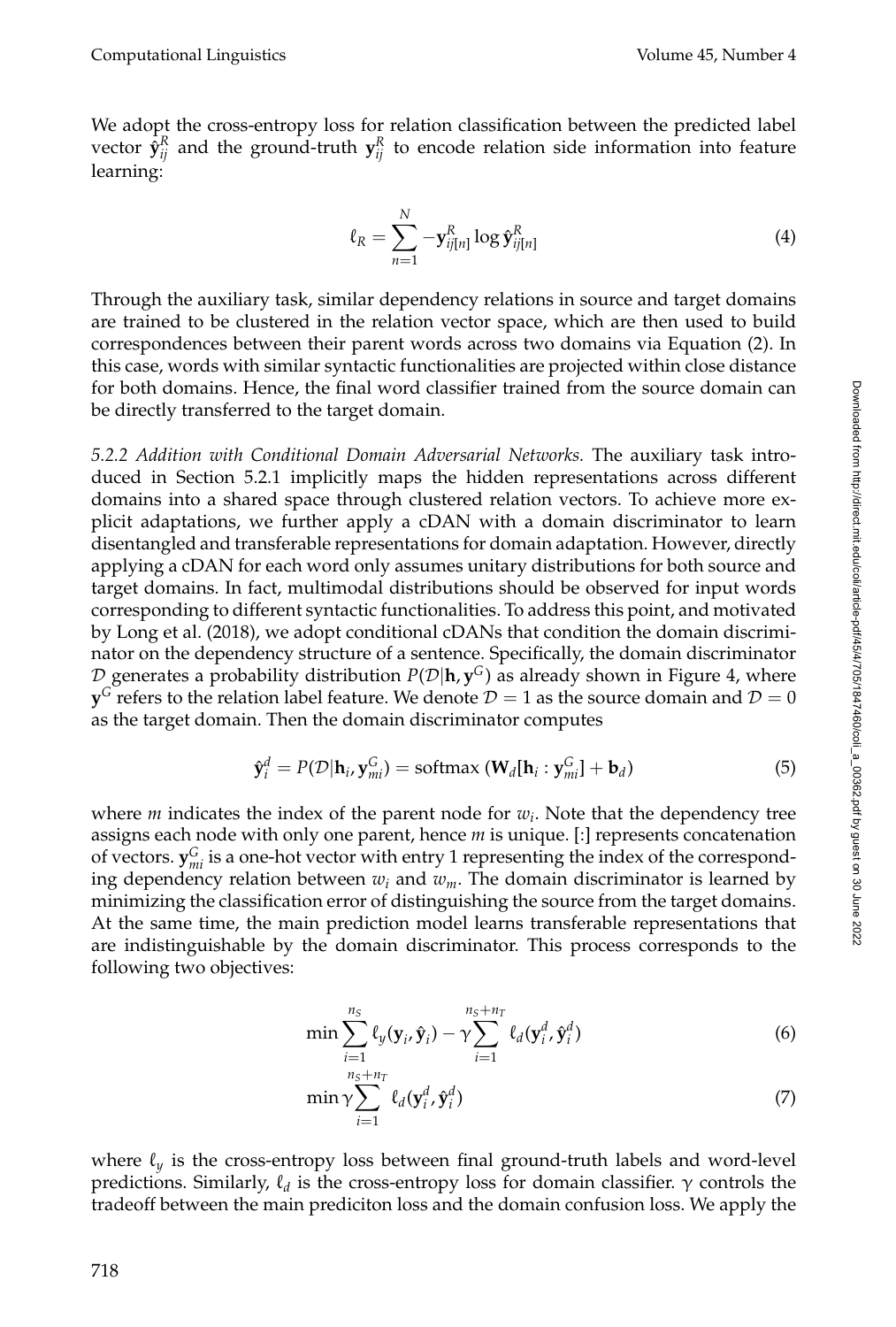cDAN on each node in the tree. On the one hand, by confusing the domain discriminator on the concatenation of hidden vectors and relation features from different domains, the model is able to align source and target domains on the joint distributions of word features and dependency structures. On the other hand, the conditioned information refers to the upward dependency relation for each word. Compared with the auxiliary task, which focuses on learning transferable word features based on the downward dependency relations, cDAN works in the other direction and further improves the transferability of the model when combining with the auxiliary module. That is, these two transferable modules aim at learning syntactically sensitive word representations that are transferable across domains.

<span id="page-14-2"></span>*5.2.3 Reduce Label Noise with Auto-encoders.* The dependency relations are crucial for transferring knowledge across different domains. As discussed in the previous sections, the relations serve as auxiliary labels as well as conditional features for cDAN, hence, the accuracy of generated dependencies substantially affects the final prediction performance. However, the dependency parsers are not perfect and could produce incorrect dependency relations. Moreover, if we treat each unique relation as one class, there will be more than 40 different classes for the auxiliary task, which makes the classifier hard to learn. To resolve this problem, we propose integrating an auto-encoder into TRNN to cluster dependency relations and reduce the dimensions. We assume that there is a set of latent groups of relations:  $G = \{1, 2, \ldots, |G|\}$ , where each relation belongs to only one group. For the auxiliary task of relation predictions, an auto-encoder is applied on top of the relation vector  $\mathbf{r}_{ij}$  before feeding it into the auxiliary classifier (Equation [\(3\)](#page-12-1)). The goal is to encode the relation vector to a probability distribution of assigning this relation to any group. As can be seen Figure [6,](#page-14-0) each relation vector **r***ij* is first passed through the auto-encoder as follows:

<span id="page-14-1"></span><span id="page-14-0"></span>
$$
p(G_{ij} = k|\mathbf{r}_{ij}) = \frac{\exp(\mathbf{r}_{ij}^{\top} \mathbf{W}_{enc} \mathbf{g}_k)}{\sum\limits_{k' \in G} \exp(\mathbf{r}_{ij}^{\top} \mathbf{W}_{enc} \mathbf{g}_k')}
$$
(8)

where  $G_{ij}$  denotes the inherent relation group for  $\mathbf{r}_{ij}$ ,  $\mathbf{g}_k \! \in \! \mathbb{R}^d$  represents the feature embedding for group *k*, which is randomly initialized. **W***enc*∈R *d*×*d* is the encoding matrix that computes bilinear interactions between relation vector **r***ij* and relation group



**Figure 6** An auto-encoder for relation grouping.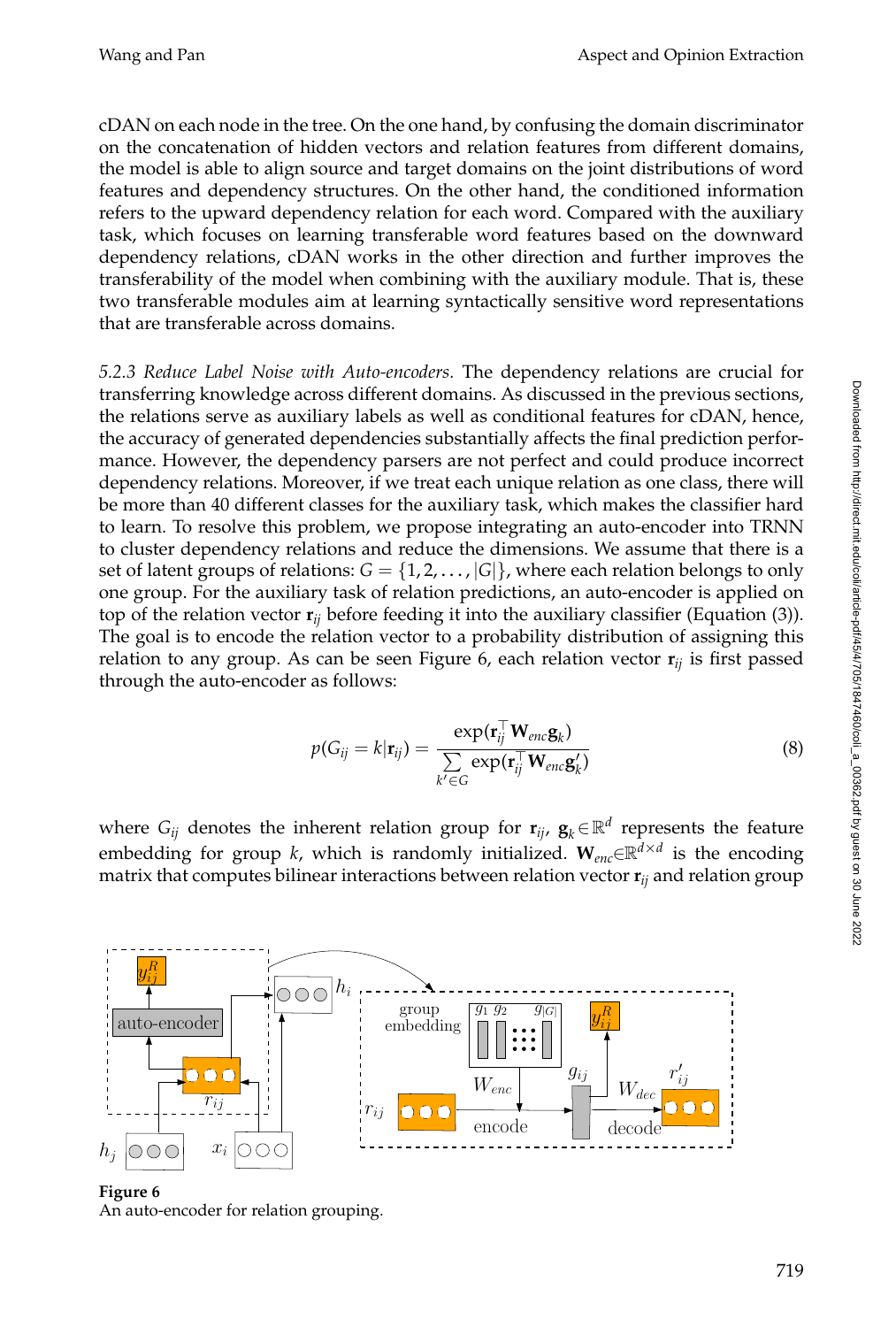embedding  $\mathbf{g}_k$ . Thus,  $p(G_{ij} = k | \mathbf{r}_{ij})$  represents the probability of  $\mathbf{r}_{ij}$  being mapped to group *k*. Different from traditional auto-encoders, where the encoding process generates a continuous hidden vector, the auto-encoder used in this model has a discrete form where the encoding process generates a probability distribution for group assignment as shown in Equation [\(8\)](#page-14-1). Directly conducting decoding from  $p(G_{ij} = k|\mathbf{r}_{ij})$  is meaningless, because the semantic meanings are not aligned between probability distribution and the input relation vector. To address this issue, we compute an accumulated relation group embedding for **r***ij* as

$$
\mathbf{g}_{ij} = \sum_{k=1}^{|G|} p(G_{ij} = k | \mathbf{r}_{ij}) \mathbf{g}_k
$$
\n(9)

<span id="page-15-0"></span>For decoding, the decoder takes **g***ij* as input and tries to reconstruct the relation feature input **r***ij*. Moreover, **g***ij* is also used as the higher-level feature vector for **r***ij* for predicting the relation label. Therefore, the objective for the auxiliary task in Equation [\(4\)](#page-13-0) becomes:

$$
\ell_R = \ell_{R_1} + \alpha \ell_{R_2} + \beta \ell_{R_3} \tag{10}
$$

where

$$
\ell_{R_1} = \left\| \mathbf{r}_{ij} - \mathbf{W}_{dec} \mathbf{g}_{ij} \right\|_2^2 \tag{11}
$$

$$
\ell_{R_2} = \sum_{n=1}^{N} -\mathbf{y}_{ij[n]}^R \log \hat{\mathbf{y}}_{ij[n]}^R
$$
 (12)

$$
\ell_{R_3} = \left\| \mathbf{I} - \bar{\mathbf{G}}^\top \bar{\mathbf{G}} \right\|_F^2 \tag{13}
$$

Here  $\ell_{R_1}$  is the reconstruction loss with  $\mathbf{W}_{dec}$  being the decoding matrix,  $\ell_{R_2}$  follows Equation [\(4\)](#page-13-0) with  $\hat{\mathbf{y}}_{ij}^R\!=\!\mathrm{softmax}$  ( $\mathbf{W}_R\mathbf{g}_{ij}+\mathbf{b}_R$ ), and  $\ell_{R_3}$  is the regularization term on the correlations among latent groups with I being the identity matrix and  $\bar{G}$  being a normalized group embedding matrix that consists of normalized **g***<sup>k</sup>* s as column vectors. This regularization term enforces orthogonality between  $\mathbf{g}_k$  and  $\overline{\mathbf{g}}_{k'}$  for  $k \neq k'$ . Indeed, we expect the auto-encoder to learn meaningful relation groups such that intra-group relations are close to each other, whereas inter-group relations are distinct from each other (achieved by an orthogonality constraint on relation groups). We will qualitatively show later in the experiments that similar dependency relations are clustered after training, for example, iobj and dobj belong to the same group. α and β are used to control the trade-off among different losses. With the auto-encoder, the auxiliary task of relation classification is conditioned on group assignment. The reconstruction loss further ensures the consistency between relation features and groupings, which is supposed to dominate classification loss when the observed labels are inaccurate.

To reduce the negative effect of noisy relations on cDAN, we replace the explicit one-hot relation feature with relation cluster labels. Specifically,  $y_{mi}^G$  in Equation [\(5\)](#page-13-1) becomes a one-hot vector with  $y_{mi}^G[k] = 1$ , where *k* indicates the index of the relation group it belongs to. We can treat *k* as a pseudo-label for relation clusters, which is obtained as  $k = \arg \max p(G_{mi}|\mathbf{r}_{mi})$  given Equation [\(8\)](#page-14-1) computed from an auto-encoder.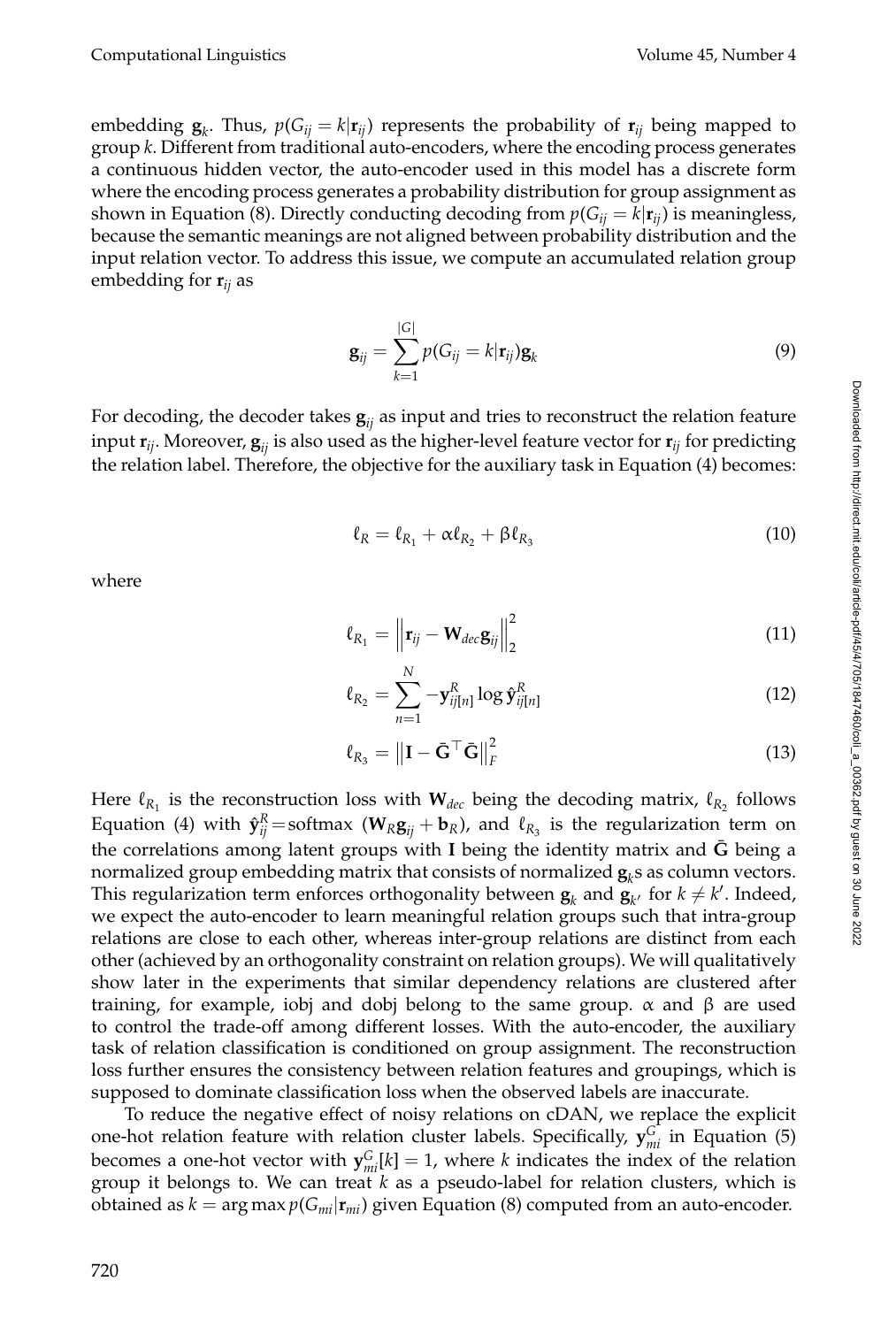#### **5.3 Joint Training with Sequence Prediction Models**

The recursive neural networks mainly capture syntactic interactions among a sequence, but ignore sequential correlations. To address this limitation, we propose a joint model that consists of two components: The first component is a SRNN or TRNN for singledomain or cross-domain setting, respectively, to explore syntactic interactions among aspect and opinion words. The second component is a GRU, which is a variant of recurrent neural networks to model contextual interactions among a sentence. GRU is able to learn long-term dependencies through gating units compared to standard recurrent neural networks, and at the same time less prone to over-fitting compared to long short-term memory (LSTM). Unlike our preliminary work [\(Wang et al. 2016\)](#page-0-0), which adopts CRF as the sequential model, we choose GRU because of its ability to learn high-level feature interactions and its smoother integration with recursive neural networks. The resultant joint model combines both syntactic and sequential influences that are both crucial for the extraction task. Here we use SRNN-GRU/TRNN-GRU to denote the final joint model.

Besides syntactic structures, sequential interactions are also crucial for aspect and opinion terms extraction, for example, a token labeled as BA could infer the following token with high probability of being IA in a multi-word aspect term. Given label N for the current token, it is impossible for the next token to have label IA or IO. To incorporate such sequential information, we propose integrating a GRU-based recurrent neural network on top of RNN to form a joint model. In this case, the input for GRU is the hidden representations **h***<sup>i</sup>* learned by SRNN/TRNN for the *i*-th token in the sentence. Formally, given  $h_i$ , the final feature representation  $h'_i$  for each word is obtained through

$$
\mathbf{h}'_i = (1 - \mathbf{c}_i) \odot \mathbf{h}'_{i-1} + \mathbf{c}_i \odot \mathbf{z}_i
$$
 (14)

where

$$
c_i = \sigma(W_c h'_{i-1} + U_c h_i)
$$
  
\n
$$
z_i = \tanh(W_z(g_i \odot h'_{i-1}) + U_z h_i)
$$
  
\n
$$
g_i = \sigma(W_g h'_{i-1} + U_g h_i)
$$

Here, **c***<sup>i</sup>* and **g***<sup>i</sup>* are control gates to decide the information flow. The final token-level prediction is made through

<span id="page-16-0"></span>
$$
\hat{\mathbf{y}}_i = \text{softmax} \left( \mathbf{W}_l \cdot \mathbf{h}'_i + \mathbf{b}_l \right) \tag{15}
$$

where  $\mathbf{W}_l \in \mathbb{R}^{5 \times d'}$  transforms a  $d'$ -dimensional feature vector to class probabilities (note that we have five different classes as defined in Section [3.1\)](#page-4-1). For unsupervised domain adaptation, we use shared parameters for both TRNN and GRU network in each domain, because the characteristic correlations between syntatic-related words or adjacent words are invariant across different domains.

For supervised single-domain setting, the joint model is trained on labeled training data in a specific domain, which is then evaluated on the test set in the same domain.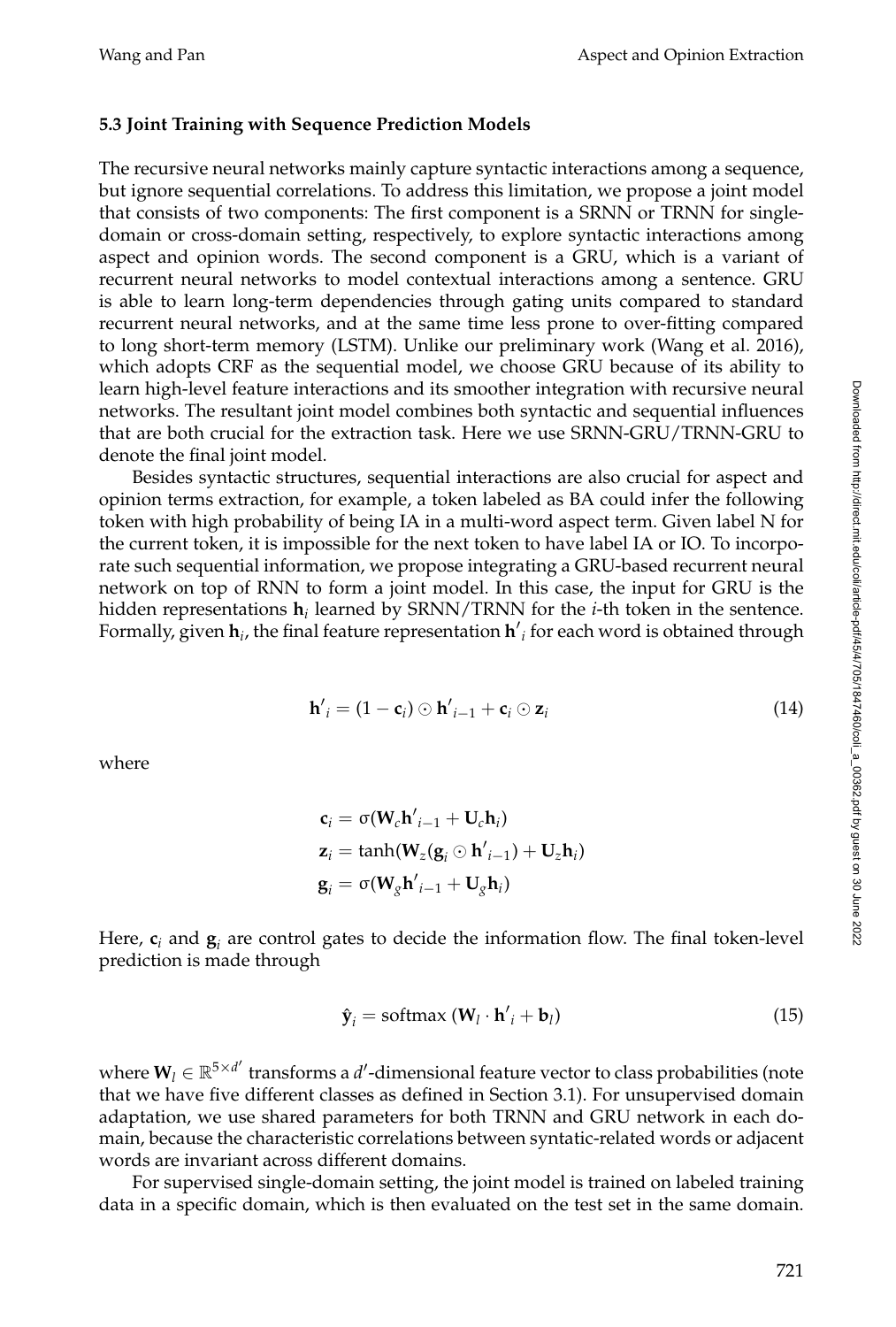We use the cross-entropy loss as the training objective:

$$
\ell_{\text{single}} = \sum_{i=1}^{n} \ell_{y}(\mathbf{y}_{i}, \hat{\mathbf{y}}_{i})
$$
\n(16)

where *n* is the total number of labeled training instances. For the cross-domain setting, to train the joint model with only labeled data  $\mathcal{D}_S = \{(\mathbf{x}_i^S, \mathbf{y}_i^S)\}_{i=1}^{n_S}$  in the source domain, we generate another two sets of training data, including  $\mathcal{D}_R = \{(\mathbf{r}_j, \mathbf{y}_j^R)\}_{j=1}^{n_S+n_T}$  for the auxiliary relation prediction task as well as  $\mathcal{D}_d$  =  $\{(\mathbf{x}_m,\mathbf{r}_m,\mathbf{y}_m^d)\}_{m=1}^{n_S+n_T}$  for cDAN. Both  $\mathcal{D}_R$ and  $\mathcal{D}_d$  contain the combination of source and target training instances. The total loss is the combination of token-prediction loss  $\ell_y$ , relation-prediction loss  $\ell_R$ , and domain loss  $\ell_d$ :

$$
\ell_{\text{cross}} = \sum_{i=1}^{n_S} \ell_y(\mathbf{y}_i, \hat{\mathbf{y}}_i) + \lambda \sum_{j=1}^{n_S + n_T} \ell_R(\mathbf{y}_j^R, \hat{\mathbf{y}}_j^R) - \gamma \sum_{m=1}^{n_S + n_T} \ell_d(\mathbf{y}_m^d, \hat{\mathbf{y}}_m^d)
$$
(17)

where  $\hat{\mathbf{y}}_i$  is the predicted extraction label in Equation [\(15\)](#page-16-0), and  $\ell_R$  is defined in Equation [\(10\)](#page-15-0) for TRNN with auto-encoders or Equation [\(4\)](#page-13-0) without auto-encoders. With cDAN, we adopt the Gradient Reversal Layer proposed by [Ganin et al. \(2016\)](#page-0-0) to update the parameters. Specifically, we denote θ*<sup>f</sup>* , θ*R*, θ*<sup>d</sup>* , and θ*<sup>y</sup>* as parameters for feature learning, auxiliary relation prediction task, domain discriminator, and final prediction task, respectively. The Gradient Reversal Layer process will update the parameters as the following:

$$
\theta_f \leftarrow \theta_f - \mu \left( \frac{\partial \ell_y}{\partial \theta_f} + \lambda \frac{\partial \ell_R}{\partial \theta_f} - \gamma \frac{\partial \ell_d}{\partial \theta_f} \right)
$$
 (18)

$$
\theta_y \leftarrow \theta_y - \mu \left( \frac{\partial \ell_y}{\partial \theta_y} \right) \tag{19}
$$

$$
\theta_R \leftarrow \theta_R - \mu \left( \lambda \frac{\partial \ell_R}{\partial \theta_R} \right) \tag{20}
$$

$$
\theta_d \leftarrow \theta_d - \mu \left( \gamma \frac{\partial \ell_d}{\partial \theta_d} \right) \tag{21}
$$

where  $\mu$  is the learning rate, and  $\lambda$  and  $\gamma$  are trade-off parameters to control the impact of auxiliary loss and domain adversarial loss. The parameters for token-level predictions and relation-level predictions are updated jointly such that the information from the auxiliary task could be propagated to the target task to obtain better performance. This idea is in accordance with structural learning proposed by [Ando and Zhang \(2005\)](#page-0-0), which shows that multiple related tasks are useful for finding the optimal hypothesis space. In our case, the set of multiple tasks includes the target terms extraction task and the auxiliary relation prediction task, which are closely related. The parameters are all shared across domains.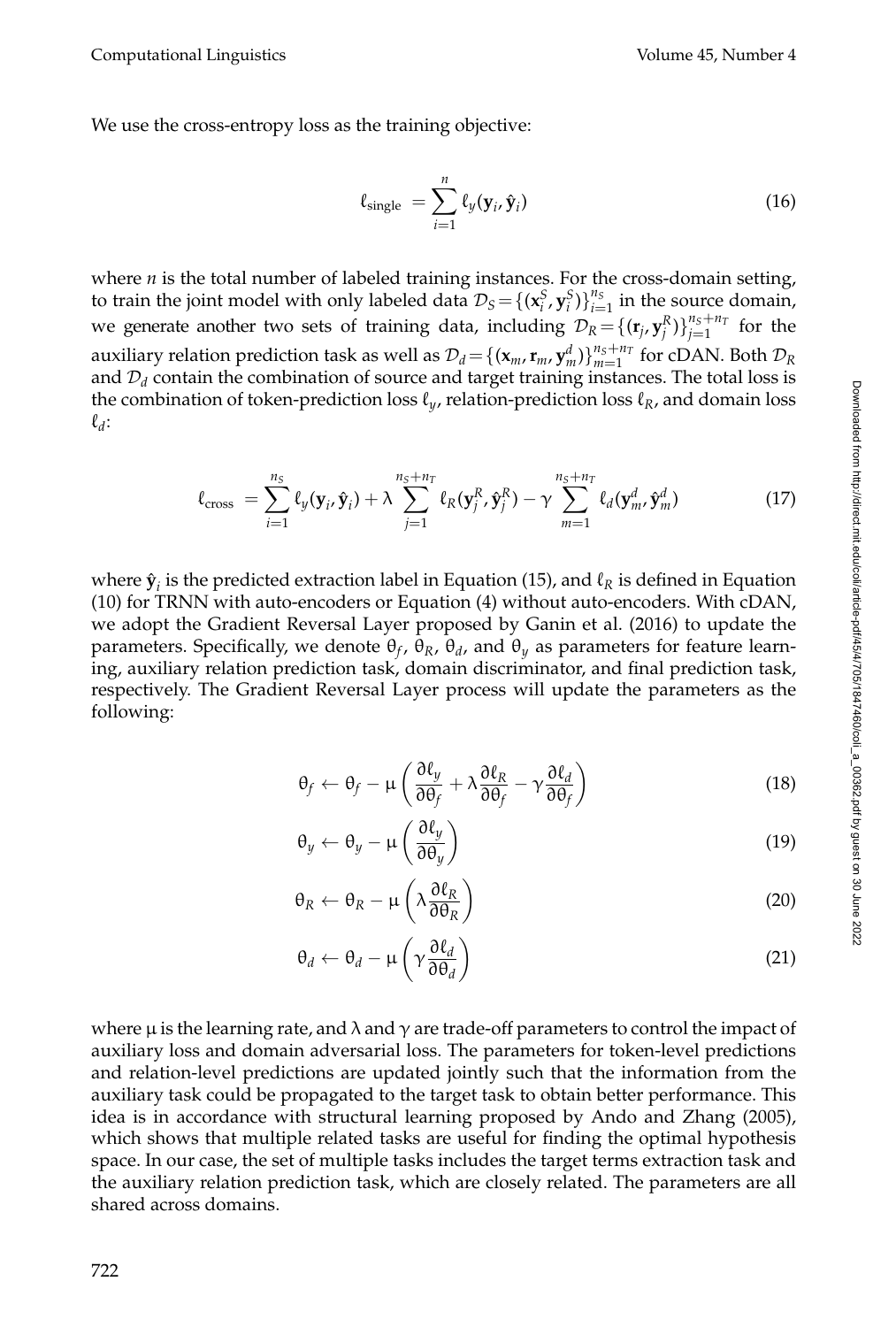#### <span id="page-18-0"></span>**Table 1**

Data statistics with number of sentences for each domain.  $w/l =$  with ground truth labels;  $w/0$  l = without labels.

| Data set | Description #Sentences |       | Training | Testing | Source            | Target          |
|----------|------------------------|-------|----------|---------|-------------------|-----------------|
| R        | Restaurant             | 5.841 | 4.381    | 1.460   | 4,381 (w/l)       | $4,381 \ (w/o)$ |
|          | Laptop                 | 3.845 | 2.884    | 961     | $2,884 \ (w / 1)$ | $2,884 \ (w/o)$ |
|          | Device                 | 3.836 | 2.877    | 959     | $2,877 \ (w / 1)$ | $2,877 \ (w/o)$ |

#### **6. Experiments**

#### **6.1 Data and Experimental Set-up**

For experiments, we use benchmark customer reviews from three different domains, namely, restaurant, laptop, and digital devices. The data from the restaurant domain contains a combination of restaurant reviews from SemEval 2014 task 4 subtask 1 (Pontiki et al. [2014\)](#page-0-0) and SemEval 2015 task 12 subtask 1 [\(Pontiki et al. 2015\)](#page-0-0). For the laptop the domain, we extract laptop reviews from the laptop domain in SemEval 2014 task 4 subtask 1. The domain of digital device consists of customer reviews from [Hu](#page-0-0) [and Liu \(2004\)](#page-0-0), which include sentences from five digital devices. The statistics for each domain are shown in Table [1](#page-18-0) with the number of sentences. To make robust comparisons, we conduct each experiment for three times and take the average performance as the final result. Specifically, we make three random splits to partition the data in each domain into a training set and a testing set with the proportion being 3:1. For each split, the training data are used to train the model, which is then evaluated on the test set. The numbers of sentences for both training and testing after each split are also shown in Table [1.](#page-18-0) For the single-domain problem, we use the labeled training data from the specified domain to train our model. For unsupervised domain adaptation, the training corpus consists of both source and target training data, but we only use the ground-truth labels from the source domain and ignore all the labels from the target domain in each transfer experiment. As shown in Table [1,](#page-18-0) when selected as the source domain, the training set with ground-truth labels (shown as " $w/ 1$ ") is used, and the training set without labels (shown as " $w/o 1$ ") is used for the target domain. For a complete evaluation, in each cross-domain experiment, we conduct both inductive and transductive testings. The inductive results are obtained using the test data from the target domain, and the transductive testing evaluates the model on the (unlabeled) training data from the target domain. We use F1 score for evaluation. Following the setting from existing work, only exact match could be counted as correct.

To conduct the experiments, we use the Stanford Dependency Parser [\(Klein and](#page-0-0) [Manning 2003\)](#page-0-0) to generate dependency tree for each sentence. The input for the whole network is the pretrained word embeddings obtained using word2vec [\(Mikolov et al.](#page-0-0) [2013\)](#page-0-0), which is trained on 3M reviews from the Yelp data set $^{\rm 1}$  $^{\rm 1}$  $^{\rm 1}$  and electronics data set in Amazon reviews<sup>[2](#page-18-2)</sup> [\(McAuley et al. 2015\)](#page-0-0). We set the dimension of word embeddings as 100. The dimension of final features after GRU network is 50, and the context window

<span id="page-18-1"></span><sup>1</sup> [http://www.yelp.com/dataset\\_challenge](http://www.yelp.com/dataset_challenge).

<span id="page-18-2"></span><sup>2</sup> <http://jmcauley.ucsd.edu/data/amazon/links.html>.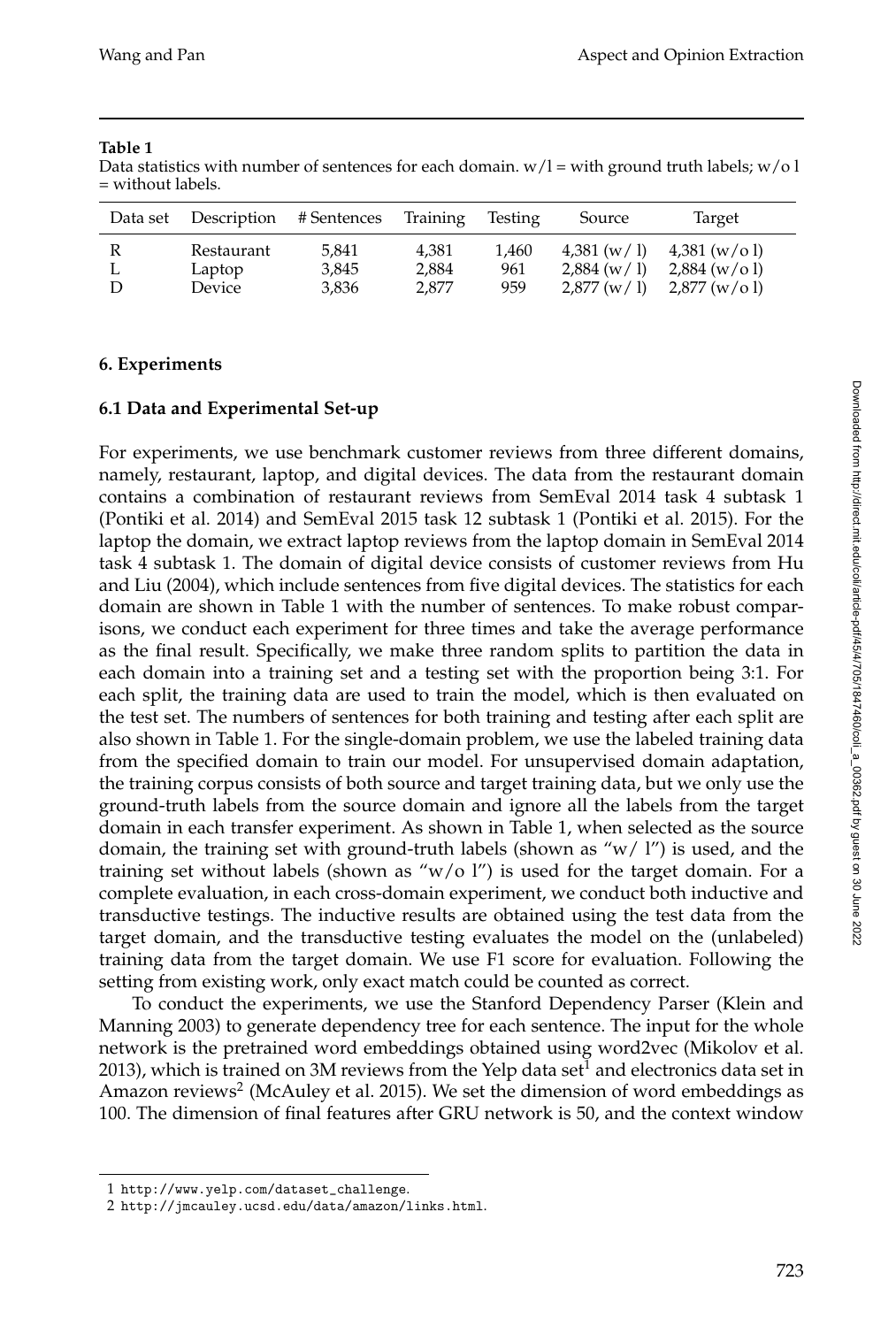size is 3 for input feature vectors of GRU. Because of the relatively small size of the training data compared with the number of parameters, we first pre-train SRNN/TRNN without GRU on top for five epochs. The best pre trained model is selected to further train the joint model. For single-domain experiments, we use mini-batch with batch size 25 to train our model. Adaptive learning rate is adopted that is initialized at 0.02. For cross-domain experiments, mini-batch size is set as 30 and the rmsprop training strategy is used with the learning rate initialized at 0.01 for pre-training, and 0.001 for joint training. The whole corpus contains 43 different dependency relations, which is relatively large for the auxiliary task. As mentioned in Section [5.2.3,](#page-14-2) we cluster the dependency relations into a small number of relation groups in an unsupervised manner. The number of groups is set to be 20. The trade-off parameters for the auxiliary loss  $\alpha$  and  $\beta$  are set as 1 and 0.001, respectively. The trade-off parameters for the total loss  $\lambda$  and  $\gamma$  are both set as 0.1. All the hyper-parameters for cross-domain experiments are selected based on three-round random-split validation on the extraction task in the source domain and relation prediction task over both source and target domain. Specifically, for source-domain validation data, we evaluate the model's performance on both terms, extraction task and relation prediction task. For target-domain validation data, we evaluate the performance on relation prediction task.

# **6.2 Results for Single-Domain Experiments**

For meaningful performance comparisons, some typical baselines are selected:

- **CRF-1**: A traditional linear-chain CRF consisting of standard lexical features, including word string (within window-size 5), stylistics, POS tag (within window-size 5), and so forth.
- **CRF-2**: An extension of CRF-1 to include syntactic features, including dependency relations, head word, child words, and so on.
- **LSTM**: A recurrent neural network proposed by [Liu, Joty, and Meng](#page-0-0) [\(2015\)](#page-0-0). We use the same pretrained word embeddings as ours for fair comparison.
- **CRF-embedding**: Apply the standard linear-chain CRF with pretrained word embeddings as the input features. We use the same word embeddings as our proposed models.
- **SRNN**: The single-domain recursive neural networks without any sequential model on top. We apply softmax prediction directly on the output vectors from RNN.
- **RNCRF**: The proposed model in our preliminary work [\(Wang et al. 2016\)](#page-0-0) without any mannually designed features. The joint model consists of an RNN and a CRF on top of the RNN.
- **SRNN-GRU:** The proposed joint model for single-domain aspect and opinion terms extraction. Different from RNCRF, SRNN-GRU replaces CRF at the topmost layer with GRU.

The comparison results in terms of average F1 scores are shown in Table [2.](#page-20-0) The first three rows are representative baseline models for sequence tagging problems. Both CRF-1 and CRF-2 take discrete human-engineered features to train the classifier.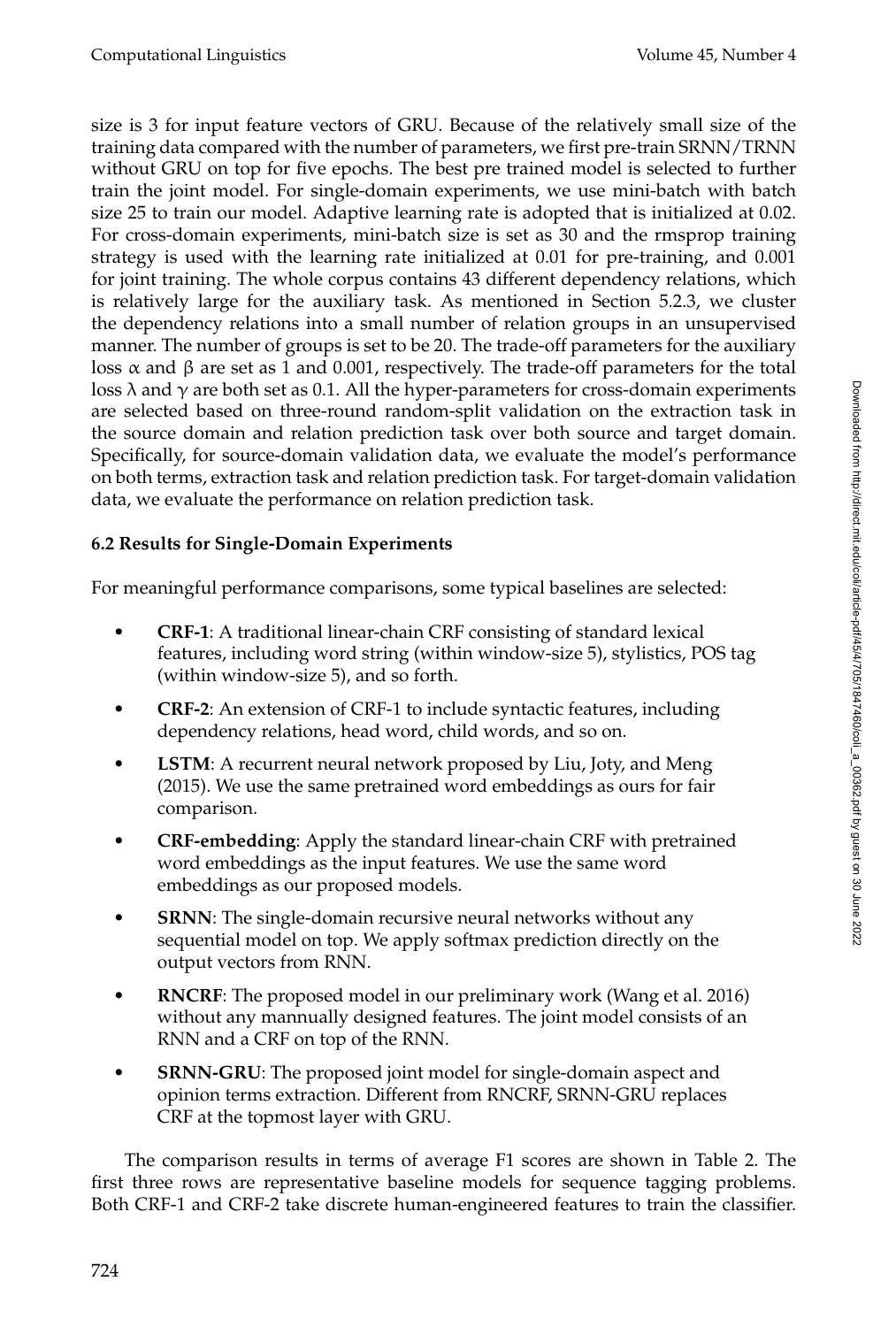| Models          |       | R     |       | L     |       | D     |
|-----------------|-------|-------|-------|-------|-------|-------|
|                 | AS    | OP    | AS    | OP    | AS    | OP    |
| $CRF-1$         | 67.50 | 73.49 | 67.38 | 72.07 | 36.72 | 55.44 |
| $CRF-2$         | 70.10 | 73.76 | 68.30 | 71.36 | 39.18 | 57.67 |
| <b>LSTM</b>     | 74.48 | 77.05 | 72.48 | 73.05 | 50.52 | 63.14 |
| CRF-embedding   | 72.10 | 75.94 | 70.22 | 73.56 | 46.78 | 53.44 |
| <b>SRNN</b>     | 68.15 | 68.08 | 64.10 | 62.37 | 38.53 | 50.83 |
| <b>RNCRF</b>    | 76.78 | 79.20 | 72.28 | 73.74 | 49.40 | 63.77 |
| <b>SRNN-GRU</b> | 75.70 | 79.34 | 73.62 | 73.31 | 50.28 | 64.15 |

#### <span id="page-20-0"></span>**Table 2**

Comparisons with different baselines for single-domain aspect/opinion terms extraction.

Compared with deep models, the CRF models show inferior performance, demonstrating the advantage of continuous high-level features learned from deep neural networks. The linear combination of discrete features in CRF fails to capture high-level interactions inherent in the feature space. The dependency information enhances the prediction results when feeding into the CRF model. This demonstrates the effect of syntactic relations for the extraction task. LSTM greatly outperforms the CRF models, although it still falls behind our proposed model. The last four rows in Table [2](#page-20-0) are variations of the proposed model. Specifically, CRF-embedding removes RNN for syntactic modeling, whereas SRNN removes the sequential layer on top. Without integrating both syntactic and sequential modules, the performance of CRF-embedding and SRNN are much worse than the joint model, which demonstrates the importance of both components for aspect and opinion terms extraction. The RNCRF model performs comparably with SRNN-GRU. This indicates that both CRF and GRU are effective for modeling sequential interactions.

# **6.3 Results for Cross-Domain Experiments**

We compared the proposed model TRNN-GRU with several baselines for cross-domain aspect and opinion terms extraction. The baseline models are listed in the following:

- **RNCRF**: A joint model of a recursive neural network and CRF proposed by [Wang et al. \(2016\)](#page-0-0) for single-domain aspect and opinion terms extraction. We make all the parameters shared across domains for target prediction.
- **RNGRU**: A joint model of RNN and GRU. The hidden layer of RNN is taken as input for GRU. This is similar to RNCRF by replacing CRF with GRU. The parameters are all shared across domains.
- **CrossCRF**: A linear-chain CRF with hand-engineered non-lexical features that are useful for cross-domain settings [\(Jakob and Gurevych 2010\)](#page-0-0), for example, POS tags and dependency relations.
- **RAP**: The Relational Adaptive bootstraPping method proposed by [Li et al.](#page-0-0) [\(2012\)](#page-0-0) that uses TrAdaBoost to expand lexicons through common opinion terms and dependency relations.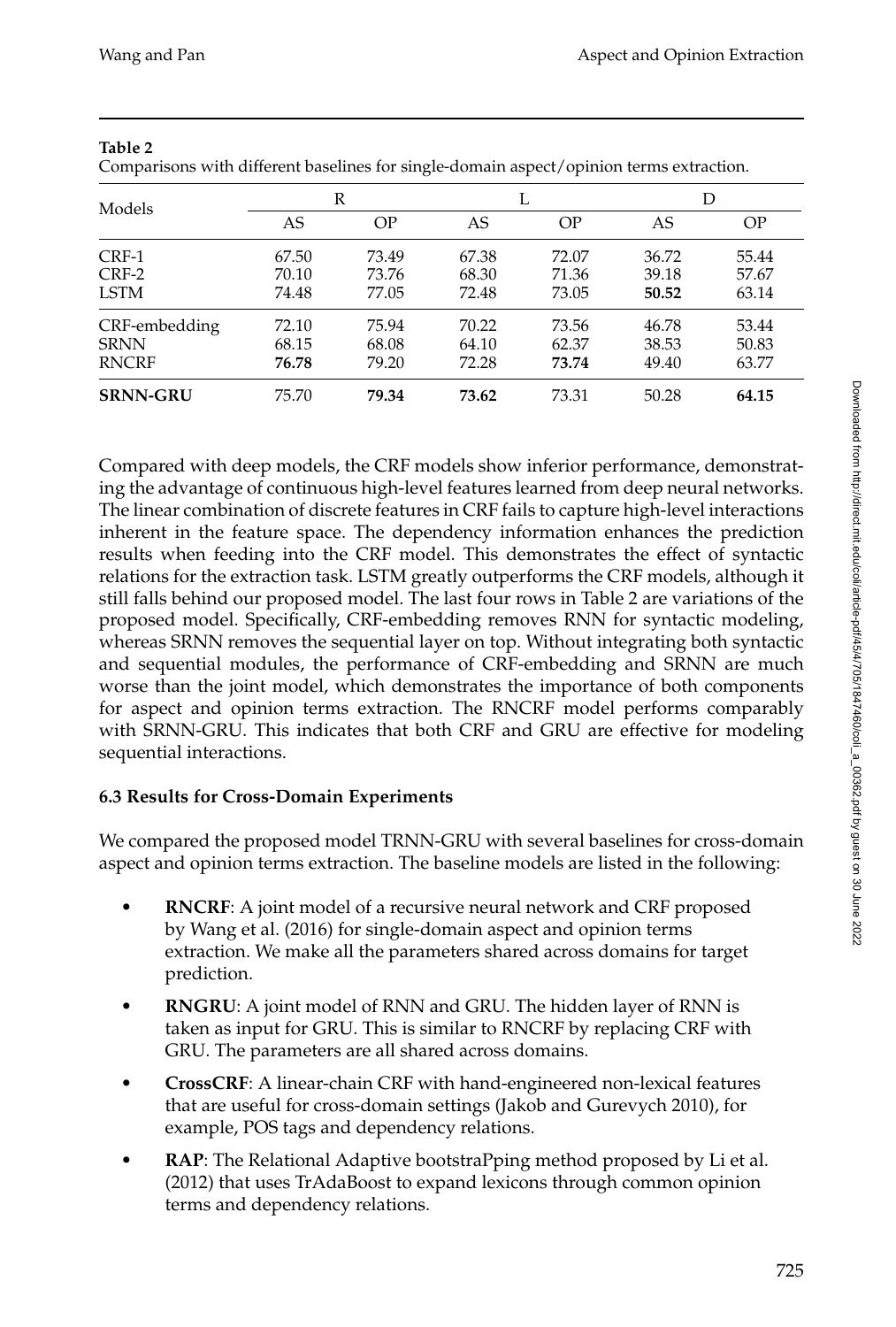- **Hier-Joint**: A cross-domain recurrent neural network proposed by [Ding,](#page-0-0) [Yu, and Jiang \(2017\)](#page-0-0) for aspect terms extraction across domains. The model integrates auxiliary tasks that are composed from manually defined rules.
- **ARNN-GRU**: The proposed joint model without cDAN, which was proposed in our previous work [\(Wang and Pan 2018\)](#page-0-0), that combines a dependency-tree-based recursive neural network with GRU. An auto-encoder is incorporated in the auxiliary task to reduce label noise.
- **TRNN-GRU**: Based on ARNN-GRU, we integrate a conditional domain adversarial network that takes both word features and parent relation group as input to transfer knowledge across domains.

Note that we do not implement other recent deep adaptation models for comparison [\(Chen et al. 2012; Yongxin and Timothy M. 2015\)](#page-0-0), because Hier-Joint [\(Ding, Yu, and](#page-0-0) [Jiang 2017\)](#page-0-0) has already demonstrated better performance than these models. The overall comparison results with the baseline models are shown in Table [3](#page-21-0) with average F1 scores and standard deviations shown in brackets over three random splits. The results shown are based on the inductive setting, which evaluates on the test data in the target domain. Clearly, the results for aspect terms (AS) transfer are much lower than opinion terms (OP) transfer, which indicates that the aspect terms are usually disjoint across domains and are difficult to be adapted, whereas the opinion terms are easier to be aligned across domains. Hence the ability to transfer aspect knowledge from the source domain to the target domain becomes more crucial. For more challenging knowledge transfer in aspect terms, the proposed transferable recursive neural network shows substantial advantage over other baselines. We can see that both ARNN-GRU and TRNN-GRU achieve large performance gains for aspect extraction (AS), for example, 6.77%, 6.65%, and 11.07% improvement over the best-performing baselines for aspect extraction in  $R\rightarrow L$ ,  $L\rightarrow D$ , and  $D\rightarrow L$ , respectively. Without any domain adaptation strategies, RNCRF and RNGRU demonstrate inferior results by simply adopting the model trained on the source domain. This indicates the effectiveness of the structural correspondences built

|        |                          |                  |        |                  |        | $L\rightarrow D$ |                          | $D\rightarrow R$ |                   | D→L    |        |
|--------|--------------------------|------------------|--------|------------------|--------|------------------|--------------------------|------------------|-------------------|--------|--------|
| AS     | OP                       | AS               | OP     | AS               | OP     | AS               | OP                       | AS               | OP                | AS     | OP     |
| 19.72  | 59.20                    | 21.07            | 52.05  | 28.19            | 65.52  | 29.96            | 56.17                    | 6.59             | 39.38             | 24.22  | 46.67  |
| (1.82) | (1.34)                   | (0.44)           | (1.67) | (0.58)           | (0.89) | (1.69)           | (1.49)                   | (0.49)           | (3.06)            | (2.54) | (2.43) |
| 25.92  | 62.72                    | 22.63            | 54.44  | 46.90            | 67.98  | 34.54            | 54.25                    | 45.44            | 60.67             | 28.22  | 59.79  |
| (2.75) | (0.49)                   | (0.52)           | (2.20) | (1.64)           | (1.05) | (0.64)           | (1.65)                   | (1.61)           | (2.15)            | (2.42) | (4.18) |
| 33.66  |                          | 33.20            | -      | 48.10            |        | 31.25            |                          | 47.97            | $\qquad \qquad -$ | 34.74  |        |
| (1.47) | $\overline{\phantom{a}}$ | (0.52)           |        | (1.45)           | -      | (0.49)           | $\overline{\phantom{a}}$ | (0.46)           | -                 | (2.27) |        |
| 24.26  | 60.86                    | 24.31            | 51.28  | 40.88            | 66.50  | 31.52            | 55.85                    | 34.59            | 63.89             | 40.59  | 60.17  |
| (3.97) | (3.35)                   | (2.57)           | (1.78) | (2.09)           | (1.48) | (1.40)           | (1.09)                   | (1.34)           | (1.59)            | (0.80) | (1.20) |
| 24.23  | 60.65                    | 20.49            | 52.28  | 39.78            | 62.99  | 32.51            | 52.24                    | 38.15            | 64.21             | 39.44  | 60.85  |
| (2.41) | (1.04)                   | (2.68)           | (2.69) | (0.61)           | (0.95) | (1.12)           | (2.37)                   | (2.82)           | (1.11)            | (2.79) | (1.25) |
| 40.43  | 65.85                    | 35.10            | 60.17  | 52.91            | 72.51  | 40.42            | 61.15                    | 48.36            | 73.75             | 51.14  | 71.18  |
| (0.96) | (1.50)                   | (0.62)           | (0.75) | (1.82)           | (1.03) | (0.70)           | (0.60)                   | (1.14)           | (1.76)            | (1.68) | (1.58) |
| 40.15  | 65.63                    | 37.33            | 60.32  | 53.78            | 73.40  | 41.19            | 60.20                    | 51.17            | 74.37             | 51.66  | 68.79  |
| (0.77) | (1.01)                   | (0.90)           | (0.66) | (0.91)           | (0.45) | (1.06)           | (1.56)                   | (0.99)           | (1.03)            | (1.27) | (1.63) |
|        |                          | $R\rightarrow L$ |        | $R\rightarrow D$ |        | $L\rightarrow R$ |                          |                  |                   |        |        |

<span id="page-21-0"></span>**Table 3** Comparisons with different baselines. Downloaded from http://direct.mit.edu/coli/article-pdf/45/4/705/1847460/coli\_a\_00362.pdf by guest on 30 June 2022 Downloaded from http://direct.mit.edu/coli/article-pdf/45/4/705/1847460/coli\_a\_00362.pdf by guest on 30 June 2022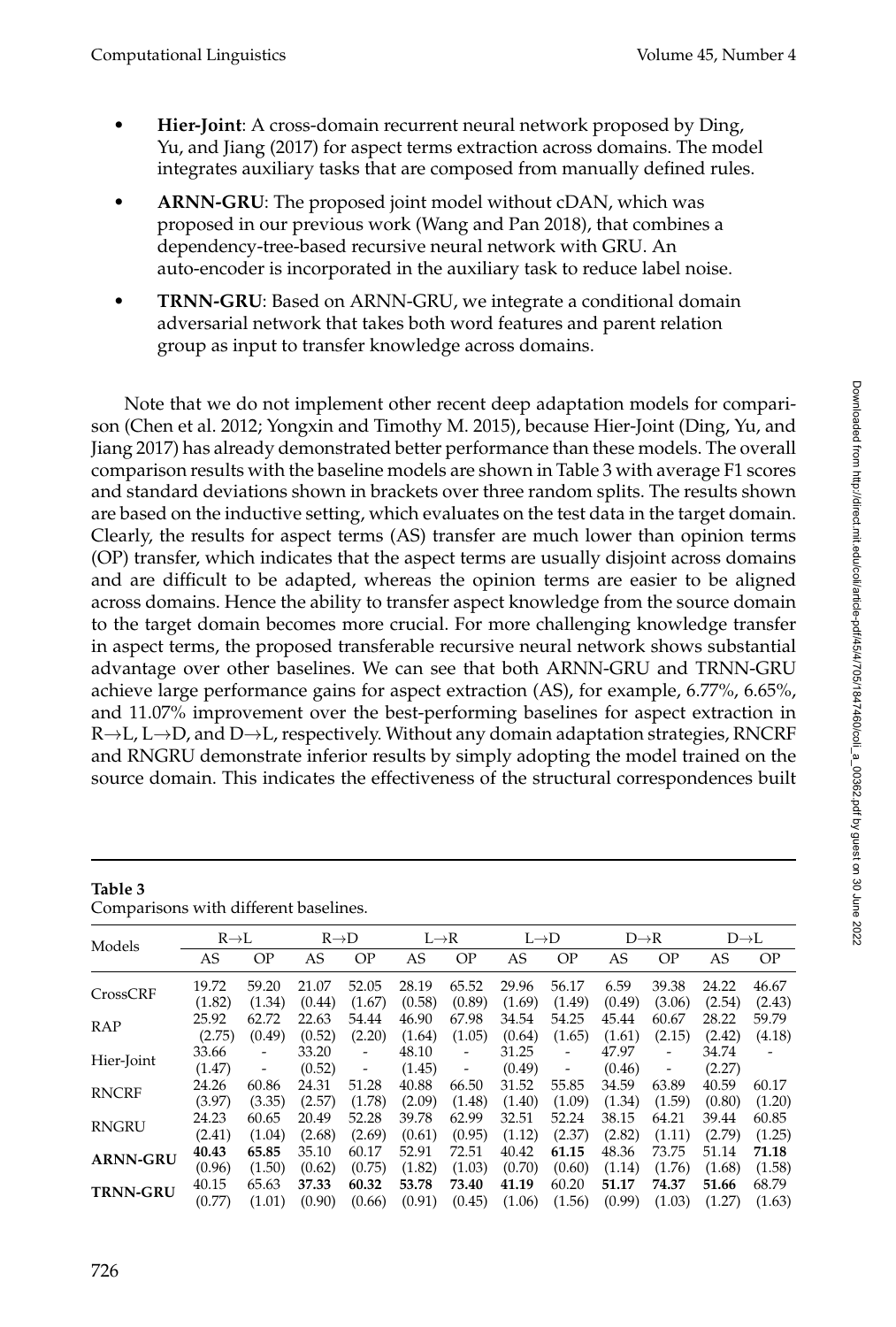using an automatically generated auxiliary task as well as a domain discriminator to learn domain-invariant features.

Besides the pairwise transfer setting, we also conduct multisource adaptation experiments. Specifically, we select two different domains as source domains with labeled training data and the third domain as the target domain. Under this setting, two transfer strategies could be applied: The first strategy mixes the two source domains as a single domain, which reduces to the pairwise transfer problem. The second strategy is similar to ensemble learning where each of the two source domains is paired with the target domain to train a separate model. The final result is produced as a weighted average of the predictions made by those separate models. The F1 scores for multisource adaptation are the following (the best result among 2 strategies): 51.35/73.24 for aspect/opinion terms extraction when transferring from the laptop and the device domains to the restaurant domain, 46.77/68.96 for aspect/opinion terms extraction when transferring from the restaurant and the device domains to the laptop domain, and 41.34/62.10 for aspect/opinion terms extraction when transferring from the restaurant and the laptop domains to the device domain. Most of the results are not improved for aspect/opinion terms extraction compared with the single-source transfer setting. We conjecture that the reason behind this is the incompatibility among different source domains that leads to negative transfer effect. More empirical or theoretical studies on the multisource transfer setting will be conducted in our future work.

## **6.4 Transfer Analysis**

*6.4.1 Component Analysis.* TRNN-GRU consists of several components that are crucial for achieving promising results. To investigate the effect of each component, we break down the joint model to generate a few variants of the proposed model as follows:

- **TRNN\*-GRU**: Remove relation group clustering for cDAN in the original proposed model. In this case, the input for cDAN becomes the concatenation of hidden representation for each word and a one-hot feature vector indicating the index of the exact dependency relation.
- **TRNN**−*<sup>c</sup>* **-GRU**: Remove conditional relation features for cDAN in TRNN-GRU. The input for the domain discriminator becomes the hidden vector for each word.
- **DRNN-GRU**: Remove the auxiliary task for relation predictions. The model can be reduced to RNGRU, similar to [Wang et al. \(2016\)](#page-0-0), with a cDAN on top of the hidden representation of each word.
- **ARNN-GRU**: Remove the cDAN model, but only keep the auxiliary task with the auto-encoder. The resultant model is the same as the one we proposed in [Wang and Pan \(2018\)](#page-0-0).
- **ARNN\*-GRU**: Based on ARNN-GRU, remove the auto-encoder for clustering the dependency relations. The auxiliary task becomes a 43-class classification problem to predict each exact dependency relation.
- **TRNN**: Remove the sequence labeling model on the top, but use the hidden representation generated from the recursive neural network for the final prediction.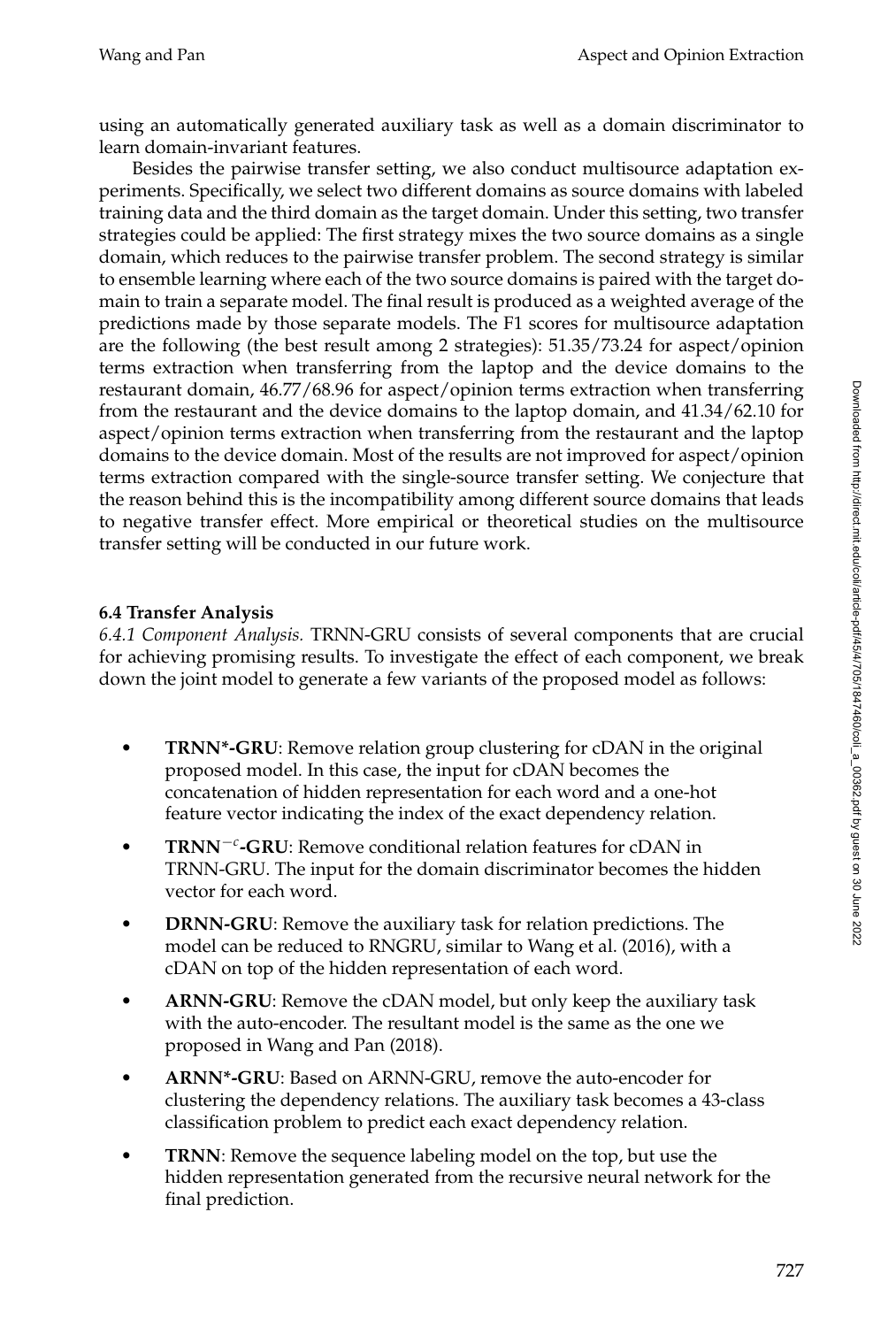| л.         |                           |       | <b>I</b>         |       |                   |       |                   |       |                   |       |                  |       |                  |
|------------|---------------------------|-------|------------------|-------|-------------------|-------|-------------------|-------|-------------------|-------|------------------|-------|------------------|
|            |                           |       | $R\rightarrow L$ |       | $R \rightarrow D$ |       | $L \rightarrow R$ |       | $L \rightarrow D$ |       | $D\rightarrow R$ |       | $D\rightarrow L$ |
|            |                           | AS    | ΟP               | AS    | OP                | AS    | ΟP                | AS    | OP                | AS    | OP               | AS    | OP               |
|            | <b>TRNN-GRU</b>           | 40.15 | 65.63            | 37.33 | 60.32             | 53.78 | 73.40             | 41.19 | 60.20             | 51.17 | 74.37            | 51.66 | 68.79            |
|            | TRNN*-GRU                 | 38.56 | 63.70            | 36.09 | 60.03             | 50.61 | 73.68             | 41.06 | 58.24             | 49.38 | 74.06            | 50.25 | 67.20            |
| <b>OUT</b> | TRNN <sup>-c</sup> -gri i | 41.06 | 66.46            | 34.71 | 58.77             | 53.45 | 72.89             | 40.07 | 59.20             | 49.03 | 72.78            | 51.06 | 69.82            |
|            | DRNN-GRU                  | 40.68 | 64.88            | 35.45 | 60.30             | 48.58 | 72.38             | 40.23 | 59.31             | 50.30 | 73.41            | 46.57 | 67.45            |
|            | ARNN-GRU                  | 40.43 | 65.85            | 35.10 | 60.17             | 52.91 | 72.51             | 40.42 | 61.15             | 48.36 | 73.75            | 51.14 | 71.18            |
|            | ARNN*-GRU                 | 37.77 | 62.35            | 33.02 | 57.54             | 53.18 | 71.44             | 35.65 | 60.02             | 49.62 | 69.42            | 45.92 | 63.85            |
|            | TRNN                      | 33.13 | 65.54            | 24.19 | 59.87             | 28.59 | 73.11             | 35.23 | 57.73             | 36.38 | 74.27            | 45.16 | 66.29            |
|            | <b>TRNN-GRU</b>           | 37.73 | 65.42            | 35.42 | 60.55             | 52.79 | 73.42             | 39.85 | 58.33             | 50.13 | 73.72            | 49.11 | 70.00            |
|            | TRNN*-GRU                 | 37.35 | 65.02            | 34.64 | 59.76             | 49.57 | 72.40             | 39.24 | 57.80             | 48.72 | 74.41            | 48.74 | 68.92            |
| IN         | $TRNN^{-c}$ -GRU          | 40.39 | 65.25            | 33.02 | 59.30             | 52.20 | 72.97             | 39.66 | 58.82             | 49.09 | 73.32            | 49.54 | 69.82            |
|            | <b>DRNN-GRU</b>           | 40.69 | 64.87            | 33.59 | 60.38             | 46.93 | 72.62             | 39.09 | 57.87             | 49.64 | 73.59            | 44.23 | 66.89            |
|            | ARNN-GRU                  | 41.27 | 65.44            | 33.58 | 60.28             | 52.48 | 72.10             | 39.73 | 60.18             | 47.10 | 72.19            | 50.23 | 70.21            |
|            | ARNN*-GRU                 | 39.07 | 62.80            | 31.86 | 57.81             | 52.51 | 71.67             | 35.74 | 59.72             | 49.48 | 69.36            | 45.69 | 64.82            |
|            | TRNN                      | 31.16 | 65.22            | 27.53 | 59.88             | 27.68 | 72.95             | 36.18 | 58.25             | 36.99 | 72.90            | 47.69 | 65.95            |

<span id="page-23-0"></span>**Table 4** Comparisons on each component of TRNN-GRU.

For a more complete comparison, we conduct the experiments with both transductive setting, denoted as IN, and inductive setting, denoted as OUT in Table [4.](#page-23-0) The results are the average F1 scores among three splits. By observing similar performance for inductive and transductive experiments, the robustness of the model can be proved, that is, the proposed model indeed transfers knowledge from the source domain to the target domain even when test data in the target domain are not presented during training. From Table [4,](#page-23-0) we see that the joint model TRNN-GRU achieves the best performance most of the time. TRNN\*-GRU shows inferior results for all except one experiment compared with TRNN-GRU. Similary, ARNN\*-GRU deviates from ARNN-GRU with a large gap. These two comparisons indicate the importance of the auto-encoder for converting explicit dependency relations to their inherent relation groups in order to reduce the negative effect brought by inaccurate parsers. We also show that cDAN is advantageous by conditioning the domain discriminator on syntactic relations because TRNN−*<sup>c</sup>* -GRU produces inferior results when removing the relation label features. The effect of the auxiliary task can be proved by the performance gap between DRNN-GRU and the final model. By removing the auxiliary component, DRNN-GRU is slightly worse than TRNN-GRU for R $\rightarrow$ D, L $\rightarrow$ D, and D $\rightarrow$ R, but deteriorates greatly for aspect extraction on L $\rightarrow$ R and D $\rightarrow$ L. On the other hand, the cDAN is also crucial, by observing the relatively low performance of ARNN-GRU compared with TRNN-GRU on most experiments. The results also indicate that the auxiliary task is more effective for knowledge transfer, compared with cDAN. These two components compensate for each other in the proposed joint model to achieve the best performance. Finally, the results for TRNN by removing GRU are much lower than the joint model, which proves the importance of combining syntactic tree structure with sequential modeling.

Although Table [4](#page-23-0) shows that the auto-encoder is advantageous for cross-domain extraction compared with the model without it, it is still unclear whether the auto-encoder indeed reduces label noise brought by inaccurate dependency parsers. To clarify that, we construct another data set to simulate noisy dependency relations that are common for informal texts. Specifically, in the source domain of each transfer experiment, for each relation that connects to any aspect or opinion word, it has 0.5 probability of being replaced by any other relation. As shown in Table [5,](#page-24-0) we denote the model trained on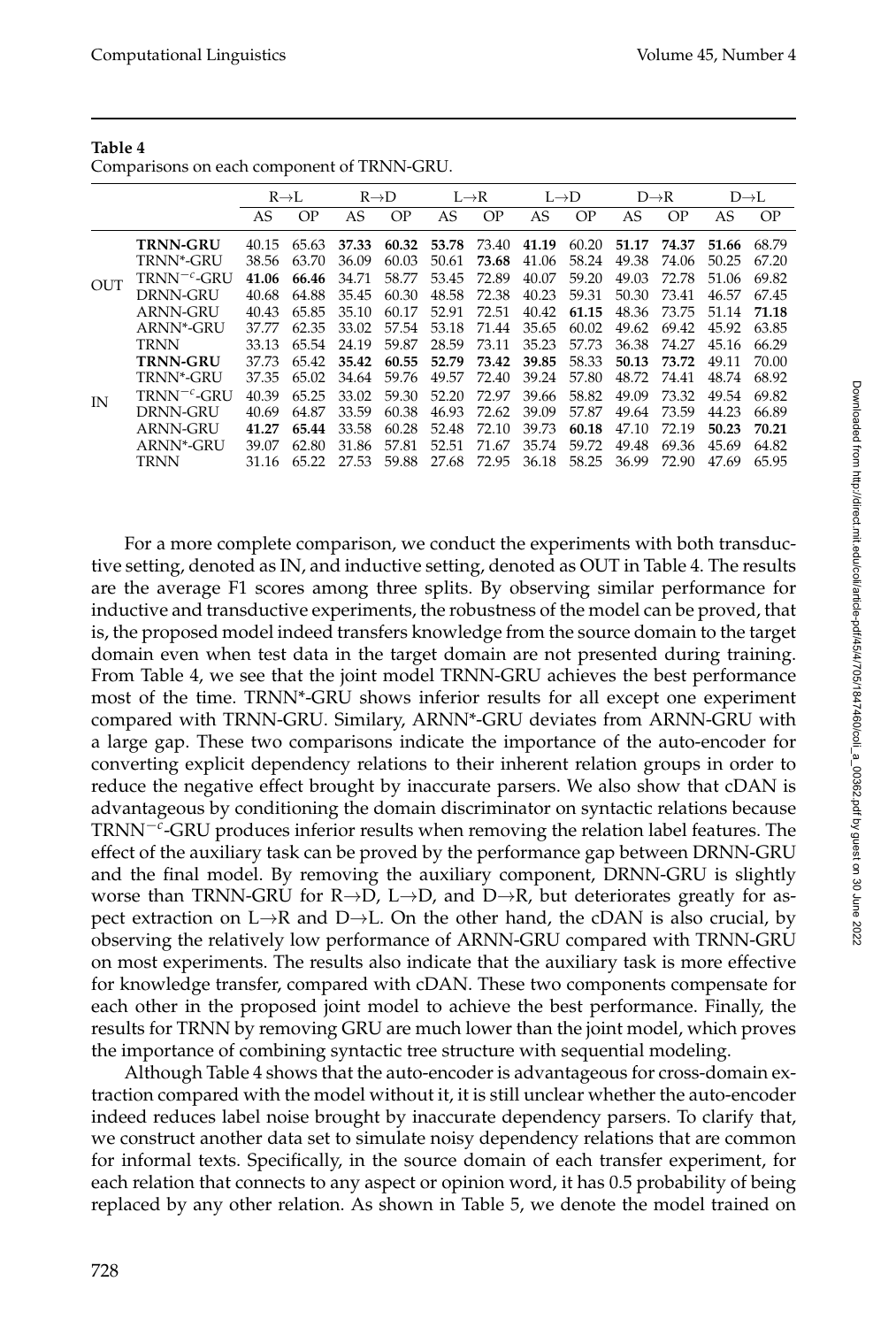| Comparisons with and without antoencoders on noisy dependency relations. |         |                   |         |                   |                  |                   |         |                  |         |                                      |          |         |
|--------------------------------------------------------------------------|---------|-------------------|---------|-------------------|------------------|-------------------|---------|------------------|---------|--------------------------------------|----------|---------|
| Models                                                                   |         | $R \rightarrow L$ |         | $R \rightarrow D$ |                  | $L \rightarrow R$ |         | $L\rightarrow D$ |         | $D\rightarrow R$<br>$D\rightarrow L$ |          |         |
|                                                                          | AS      | OP                | AS      | ΟP                | AS               | <b>OP</b>         | AS      | <b>OP</b>        | AS      | ΟP                                   | AS       | OP.     |
| ARNN*-GRU                                                                | 37.77   | 62.35             | 33.02   | 57.54             | 53.18            | 71.44             | 35.65   | 60.02            | 49.62   | 69.42                                | 45.92    | 63.85   |
| $ARNN*-GRU(r)$                                                           | $-4.80$ | $-12.17$          | $-6.81$ |                   | $-3.96$ $-17.30$ | $-5.71$           | $-2.78$ | $-2.45$          | $-9.59$ | $-2.08$                              | $-5.86$  | $-4.67$ |
| ARNN-GRU                                                                 | 40.43   | 65.85             | 35.10   | 60.17             | 52.91            | 72.51             | 40.42   | 61.15            | 48.36   | 73.75                                | 51.14    | 71.18   |
| ARNN-GRU (r)                                                             | $-1.16$ | $-6.44$           | $-1.68$ | $-2.93$           | $-7.12$          | $-2.55$           | $-2.21$ | $-2.03$          | $-3.00$ | $-0.91$                              | $-0.69$  | $-3.13$ |
| TRNN*-GRU                                                                | 38.56   | 63.70             | 36.09   | 60.03             | 50.61            | 73.68             | 41.06   | 58.24            | 49.38   | 74.06                                | 50.25    | 67.20   |
| $TRNN*-GRU(r)$                                                           | $-5.93$ | $-8.78$           | $-3.19$ | $-2.84$           | $-7.38$          | $-1.16$           | $-2.67$ | $-0.66$          | $-4.20$ | $-1.29$                              | $-10.69$ | $-5.42$ |
| <b>TRNN-GRU</b>                                                          | 40.15   | 65.63             | 37.33   | 60.32             | 53.78            | 73.40             | 41.19   | 60.20            | 51.17   | 74.37                                | 51.66    | 68.79   |
| TRNN-GRU (r)                                                             | $-4.90$ | $-5.95$           | $-0.73$ | $-2.20$           | $-5.50$          | $-1.56$           | $-1.57$ | $-0.12$          | $-3.31$ | $-0.94$                              | $-4.95$  | $-4.93$ |

#### <span id="page-24-0"></span>**Table 5**

Comparisons with and without antoencoders on noisy dependency relations.

the newly constructed data set with noisy relations as (r). The results for models on the original data set (without (r)) are shown in F1 scores, whereas the results for their variants are presented as the reduction in terms of F1 performance compared to the original data set. For example, for the case of ARNN\*-GRU, Table [5](#page-24-0) shows −4.80 in the aspect extraction for R→L. This indicates ARNN\*-GRU produces 4.80% lower F1 scores when trained on noisy data set compared with the original data set. Clearly, ARNN-GRU gives much better results than ARNN\*-GRU on noisy training data, with less than 3.50% drop for most of the experiments. This demonstrates the effectiveness of an autoencoder on reducing the negative influences brought by noisy auxiliary labels. Similarly, the performance of TRNN-GRU without an auto-encoder produces larger deterioration when the conditioned relation features are very noisy (shown as TRNN\*-GRU (r)). This proves that the auto-encoder makes the model more robust to label noise and helps to adapt the information more accurately to the target data. Note that a large drop for  $L \rightarrow R$  in aspect extraction might be caused by a large portion of noisy replacements for this particular data, which makes it too hard to train a good classifier. This may not greatly influence opinion extraction, as shown, because the two domains usually share many common opinion terms. However, the significant difference in aspect terms makes the learning more dependent on common relations.

*6.4.2 Adaptation Analysis.* We also demonstrate how the model aligns the two different domains in the training process via Figure [7.](#page-25-0) We use a measure of domain distance to evaluate the effect of knowledge transfer. Specifically, the maximum mean discrepancy (MMD) [\(Gretton et al. 2012\)](#page-0-0) is adopted to compute the distance between the source domain and the target domain. Because the model works on word-level predictions that treat each word as an instance, we take the average word features for each sentence as the input to compute the domain distance and use a mixed RBF kernel for the MMD mapping. Specifically, the mixed RBF kernel consists of three kernels with different kernel widths: 0.5, 0.025, and 0.0125. We evaluate two forms of features; one is the input word embedding and the other is the hidden representation for each word obtained from TRNN. We should expect that the MMD result for hidden representations across domains is relatively small compared with the word embeddings and is decreasing while training, which shows that TRNN indeed aligns two different domains. As shown in Figure [7,](#page-25-0) the triangle markers on the top trajectory represent MMD values for input word embeddings across different domains, and the circle markers in the bottom trajectory represent MMD values for the learned hidden features. Obviously, the distribution distance in terms of hidden features is much smaller compared with the one on input features for each transfer experiment. The MMD on hidden features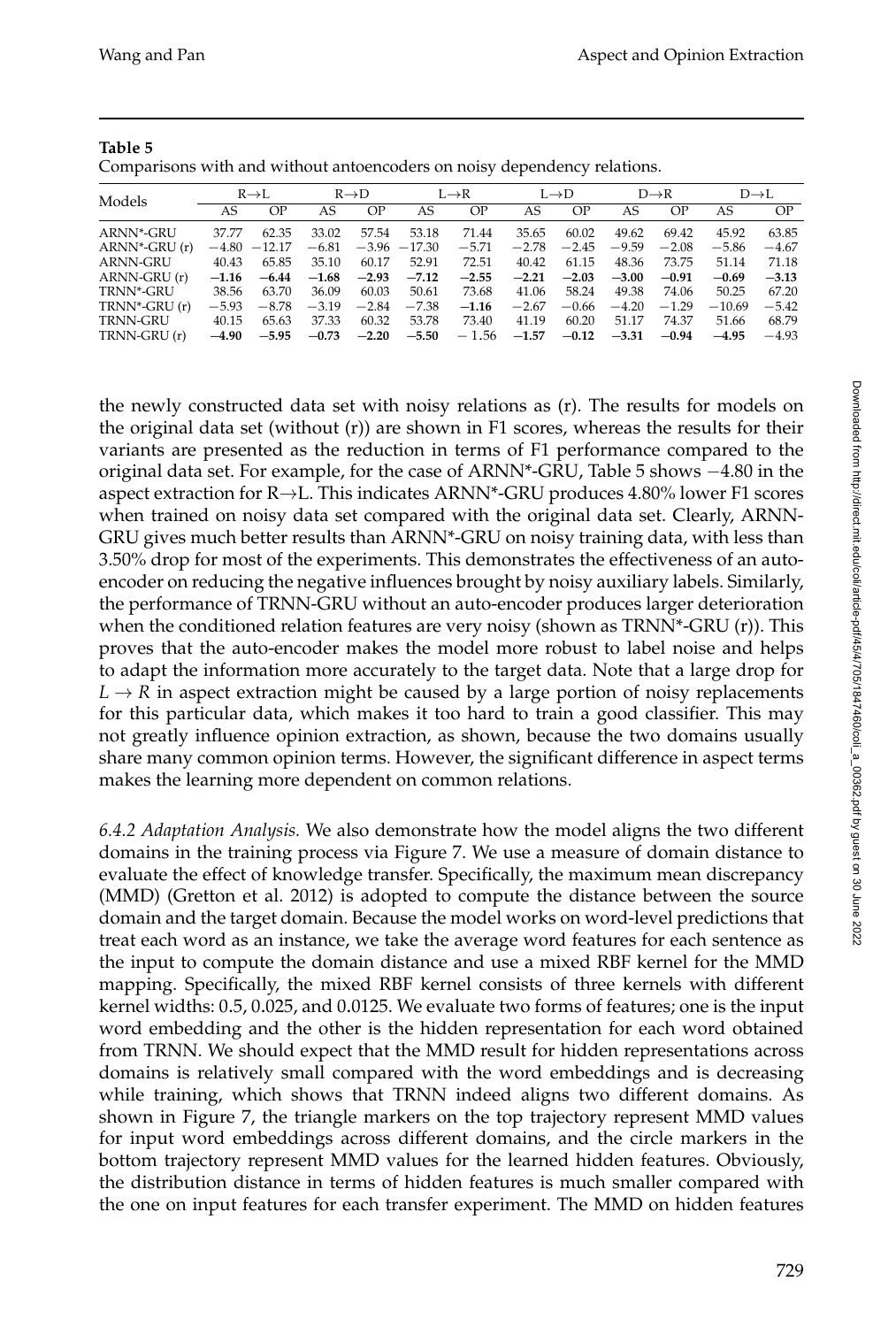

<span id="page-25-0"></span>

is also monotonically decreasing along the training process. This proves our claim that our model is able to transfer knowledge across different domains. Moreover, from the second and third rows of Figure [7,](#page-25-0) we notice that the MMD between the laptop and restaurant domains (or MMD between the device and restaurant domains) is much higher than the one between the laptop and device domains before applying TRNN. This follows the fact that the laptop domain and the device domain are much more similar because they both contain the reviews for the digital products. Despite the large discrepency on word features before training, our proposed model is able to map those input features that are far apart from two domains to closer proximity in the hidden space.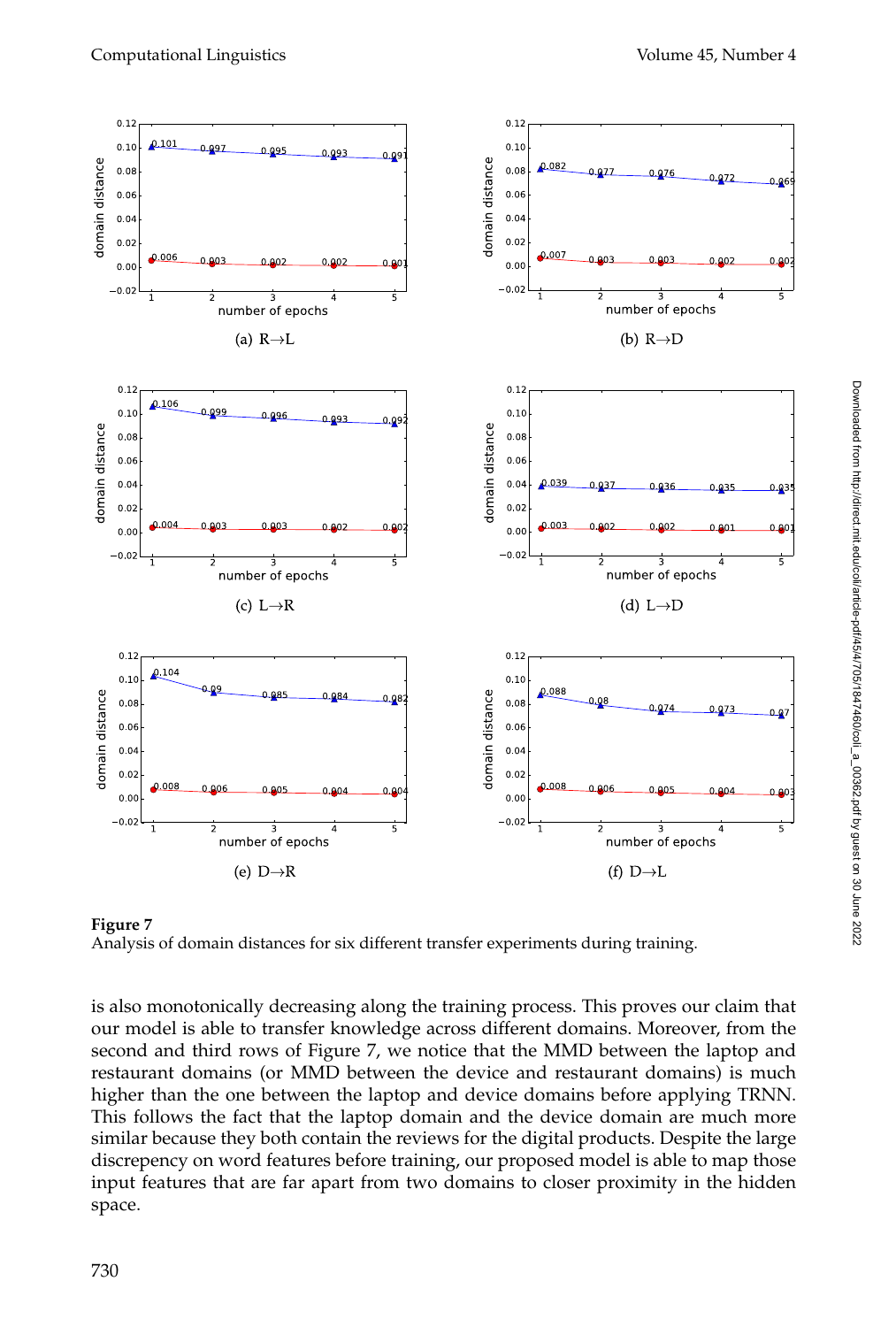#### <span id="page-26-0"></span>**Table 6**

Case studies on word and dependency relation clustering through auto-encoders.

| G            | Word                                                                                                                                                                                                                                                                                                                                                                                | Dependency                                                                                                      |
|--------------|-------------------------------------------------------------------------------------------------------------------------------------------------------------------------------------------------------------------------------------------------------------------------------------------------------------------------------------------------------------------------------------|-----------------------------------------------------------------------------------------------------------------|
| 4<br>.5<br>6 | this, the, their, my, here, it, I, our, not<br>quality, jukebox, maitre-d, sauces, portions, volume, friend, noodles, calamari<br>in, slightly, often, overall, regularly, since, back, much, ago<br>handy, tastier, white, salty, right, vibrant, first, ok<br>get, went, impressed, had, try, said, recommended, call, love<br>is, are, feels, believes, seems, like, will, would | det, poss, neg<br>dobj, iobj, pobj<br>prep, mark, advmod<br>amod, advmod<br>ccomp, pcomp, xcomp<br>cop, auxpass |

To qualitatively show the effect of the auto-encoders for clustering syntactically similar words across domains, we provide some case studies on the predicted groups of selected words in Table [6.](#page-26-0) Specifically, for each relation in the dependency tree, we use Equation [\(8\)](#page-14-1) to obtain the most probable group to assign the word in the child node. This group is also used as the one-hot relation features for cDAN. The left column shows the predicted group index. The second column shows the corresponding words and the third column shows representative dependency relations within each specific group. Clearly, the words in the same group have similar syntactic functionalities, whereas the word types vary across groups. Dependency relations are also clustered according to their roles, for example, dobj and pobj both indicate that the child node is an object of the parent node. Moreover, the same dependency relation might be clustered into different groups according to different contexts—for example, advmod in some cases lies in the same group as amod when they both modify some target words, whereas advmod could also be clustered together with prep when describing some properties.

*6.4.3 Robustness Analysis.* We also demonstrate the robustness of our model via sensitivity tests. Figures [8](#page-26-1) and [9](#page-27-0) provide the performance variations by changing the hyperparameters. Specifically, Figure [8](#page-26-1) provides the average performance over six source-target experiments for varying β and the number of clustered relation group |*G*|. Clearly, both experiments are relatively stable with less than 2% difference for aspect and opinion extraction. Moreover, Figure [8\(a\)](#page-26-2) also depicts the result when  $β$  is set to 0.

<span id="page-26-2"></span>

#### <span id="page-26-1"></span>**Figure 8** Sensitivity studies for the average results on varying *beta* and the number of relation groups.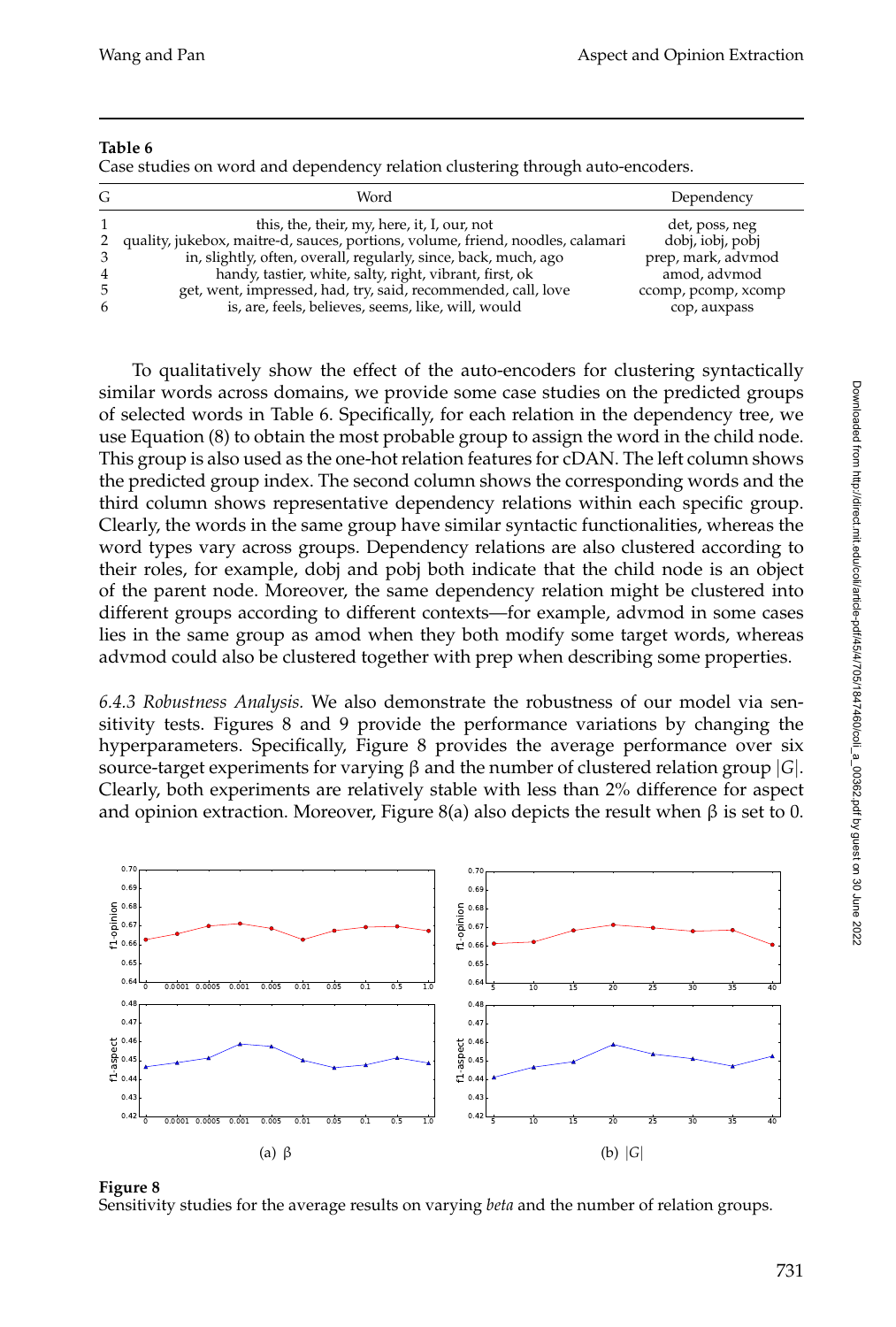

<span id="page-27-0"></span>

As shown, when  $\beta = 0$  (which indicates the removal of the orthogonality constraint for the auto-encoder loss), the performance drops slightly compared with  $\beta \neq 0$ . This demonstrates that the orthogonality constraint on relation clustering could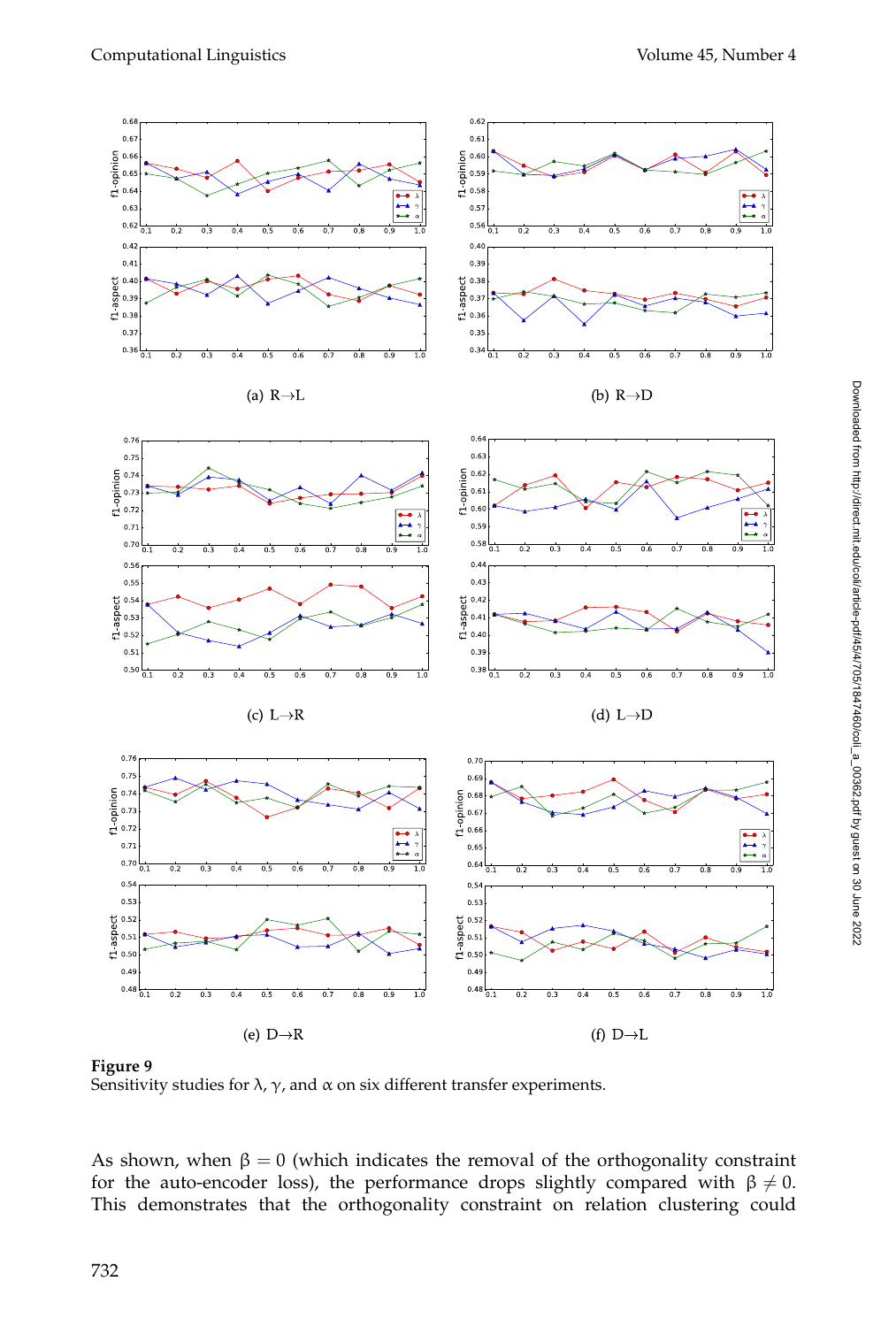

<span id="page-28-0"></span>**Figure 10** F1 vs. proportion of unlabeled target data.

enhance the final prediction performance. Figure [9](#page-27-0) demonstrates the sensitivity for  $\lambda$ ,  $γ$ , and α. We can observe that when varying these parameters from 0.1 to 1.0, the performance for each source-target pair is stable with only small fluctuations. These two figures both demonstrate the robustness of our proposed model.

*6.4.4 Learning Analysis.* Furthermore, the ability of TRNN-GRU for knowledge transfer can be qualitatively shown in Figure [10.](#page-28-0) Specifically, we compare the results of TRNN-GRU with baseline model Hier-Joint on the performances with different proportions of unlabeled target training data from 0 to 1. Obviously, our model shows steady improvement with the increasing number of unlabeled target data for training. This pattern proves our model's capability of learning from target domain for adaptation.

# **7. Conclusion**

In this article, we present the expressiveness and effectiveness of different forms of dependency-tree-based recursive neural networks for both single-domain and crossdomain settings. The deep recursive structure together with the dependency-tree information is able to associate automatic feature learning with syntactic structures, which have been proven to be crucial for both single-domain and cross-domain aspect/opinion terms extraction. The proposed models encode the syntactic interactions among the aspect and opinion words within each sentence for information propagation. To transfer knowledge across different domains, we integrate an auxiliary task on dependency relation prediction to build the structural correspondences for words between the source and target domains. At the same time, a conditional domain adversarial network is incorporated to learn domain-invariant word features based on their inherent syntactic structure. The proposed model can deal with noisy relation information effectively through an auto-encoder. Extensive experiments and analysis have been conducted to demonstrate the effect of each component of the proposed models quantitatively and qualitatively.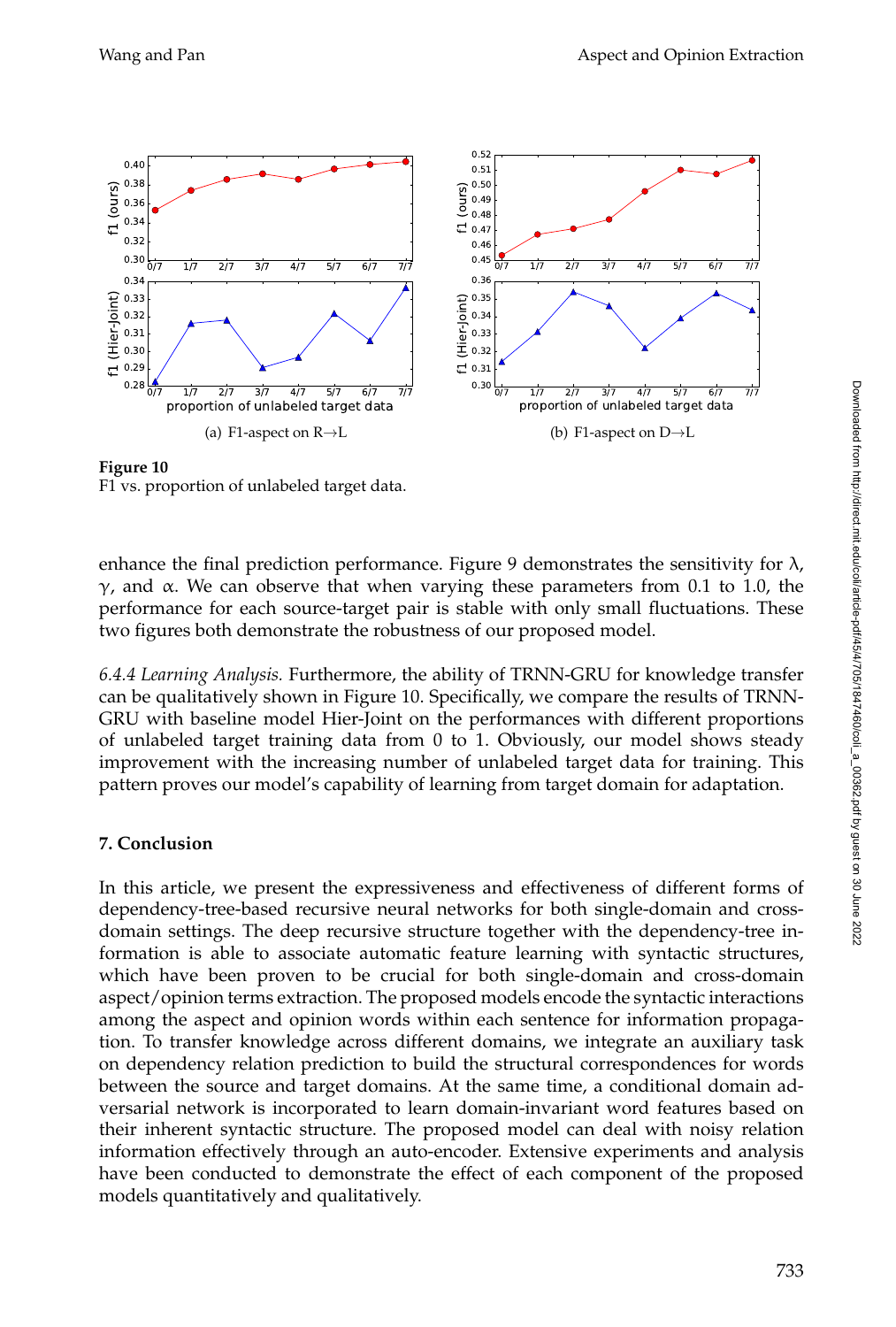## **Acknowledgments**

This work was supported by NTU Singapore Nanyang Assistant Professorship (NAP) grant M4081532.020, Singapore MOE AcRF Tier-2 grant MOE2016-T2-2-060, and a Singapore Lee Kuan Yew Postdoctoral Fellowship.

## **References**

- Ando, Rie Kubota and Tong Zhang. 2005. A framework for learning predictive struc tures from multiple tasks and unlabeled data. *JMLR*, 6:1817–1853.
- Blitzer, John, Mark Dredze, and Fernando Pereira. 2007. Biographies, Bollywood, boom boxes and blenders: Domain adaptation for sentiment classification. In *Proceedings of ACL*, pages 187–205, Prague.
- Bollegala, Danushka, Takanori Maehara, and Ken ichi Kawarabayashi. 2015. Unsupervised cross-domain word representation learning. In *Proceedings of ACL (1)*, pages 730–740, Beijing.
- Chen, Minmin, Zhixiang Xu, Kilian Q. Weinberger, and Fei Sha. 2012. Marginalized denoising auto-encoders for domain adaptation. In *Proceedings of ICML*, pages 1627–1634, Edinburgh.
- Chen, Zhiyuan, Arjun Mukherjee, and Bing Liu. 2014. Aspect extraction with automated prior knowledge learning. In *Proceedings of ACL*, pages 347–358, Baltimore, MD.
- Ding, Ying, Jianfei Yu, and Jing Jiang. 2017. Recurrent neural networks with auxiliary labels for cross-domain opinion target extraction. In *Proceedings of AAAI*, pages 3436–3442, San Francisco, CA.
- Dong, Li, Furu Wei, Chuanqi Tan, Duyu Tang, Ming Zhou, and Ke Xu. 2014. Adaptive recursive neural network for target-dependent twitter sentiment classification. In *Proceedings of ACL*, pages 49–54, Baltimore, MD.
- Ganin, Yaroslav, Evgeniya Ustinova, Hana Ajakan, Pascal Germain, Hugo Larochelle, François Laviolette, Mario Marchand, and Victor Lempitsky. 2016. Domain-adversarial training of neural networks. *Journal of Machine Learning Research*, 17(1):2096–2030.
- Glorot, Xavier, Antoine Bordes, and Yoshua Bengio. 2011. Domain adaptation for large-scale sentiment classification: A deep learning approach. In *Proceedings of ICML*, pages 97–110, Bellevue, WA.
- Gretton, Arthur, Karsten M. Borgwardt, Malte J. Rasch, Bernhard Schölkopf, and

Alexander Smola. 2012. A kernel two-sample test. *Journal of Machine Learning Research*, 13:723–773.

- He, Ruidan, Wee Sun Lee, Hwee Tou Ng, and Daniel Dahlmeier. 2017. An unsupervised neural attention model for aspect extraction. In *Proceedings of ACL*, pages 388–397, Vancouver.
- Hu, Minqing and Bing Liu. 2004. Mining and summarizing customer reviews. In *Proceedings of KDD*, pages 168–177, Seattle, WA.
- Jakob, Niklas and Iryna Gurevych. 2010. Extracting opinion targets in a single- and cross-domain setting with conditional random fields. In *Proceedings of EMNLP*, pages 1035–1045, Cambridge, MA.
- Jiang, Long, Mo Yu, Ming Zhou, Xiaohua Liu, and Tiejun Zhao. 2011. Targetdependent twitter sentiment classification. In *Proceedings of ACL*, HLT, pages 151–160, Portland, OR.
- Jin, Wei and Hung Hay Ho. 2009. A novel lexicalized HMM-based learning framework for Web opinion mining. In *Proceedings of ICML*, pages 465–472, Montreal.
- Klein, Dan and Christopher D. Manning. 2003. Accurate unlexicalized parsing. In *Proceedings of ACL*, pages 423–430, Sapporo.
- Lakkaraju, Himabindu, Richard Socher, and Christopher D. Manning. 2014. Aspect specific sentiment analysis using hierarchical deep learning. In *NIPS Workshop on Deep Learning and Representation Learning*, pages 1–9.
- Li, Fangtao, Chao Han, Minlie Huang, Xiaoyan Zhu, Ying-Ju Xia, Shu Zhang, and Hao Yu. 2010. Structure-aware review mining and summarization. In *Proceedings of COLING*, pages 653–661, Beijing.
- Li, Fangtao, Minlie Huang, and Xiaoyan Zhu. 2010. Sentiment analysis with global topics and local dependency. In *Proceedings of AAAI*, pages 1371–1376, Atlanta, GA.
- Li, Fangtao, Sinno Jialin Pan, Ou Jin, Qiang Yang, and Xiaoyan Zhu. 2012. Crossdomain co-extraction of sentiment and topic lexicons. In *Proceedings of ACL*, pages 410–419, Jeju Island.
- Li, Xin and Wai Lam. 2017. Deep multitask learning for aspect term extraction with memory interaction. In *Proceedings of EMNLP*, pages 2886–2892, Copenhagen.
- Li, Zheng, Yu Zhang, Ying Wei, Yuxiang Wu, and Qiang Yang. 2017. End-to-end adversarial memory network for cross-domain sentiment classification. In *Proceedings of IJCAI*, pages 2237–2243, Melbourne.

Downloaded from http://direct.mit.edu/coli/article-pdf/45/4/705/1847460/coli\_a\_00362.pdf by guest on 30 June 2022 Downloaded from http://direct.mit.edu/coli/article-pdf/45/4/705/1847460/coli\_a\_00362.pdf by guest on 30 June 2022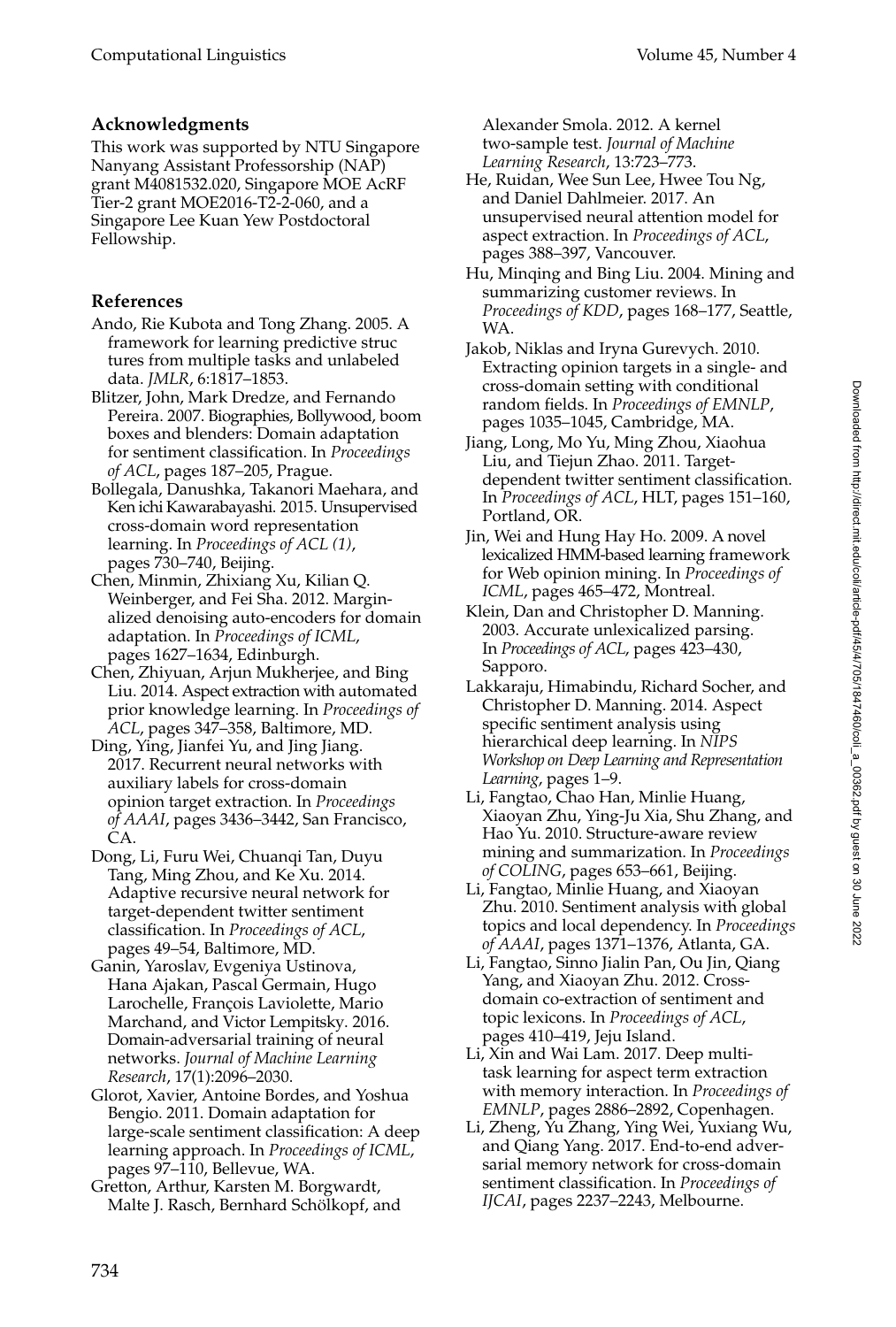- Liu, Bing. 2011. *Web Data Mining: Exploring Hyperlinks, Contents, and Usage Data*, *Second Edition*. Data-Centric Systems and Applications. Springer.
- Liu, Kang, Liheng Xu, Yang Liu, and Jun Zhao. 2013. Opinion target extraction using partially-supervised word alignment model. In *Proceedings of IJCAI*, pages 2134–2140, Beijing.
- Liu, Kang, Liheng Xu, and Jun Zhao. 2012. Opinion target extraction using wordbased translation model. In *Proceedings of EMNLP-CoNLL*, pages 1346–1356, Jeju Island.
- Liu, Pengfei, Shafiq Joty, and Helen Meng. 2015. Fine-grained opinion mining with recurrent neural networks and word embeddings. In *Proceedings of EMNLP*, pages 1433–1443, Lisbon.
- Long, Mingsheng, Zhangjie Cao, Jianmin Wang, and Michael I. Jordan. 2018. Conditional adversarial domain adaptation. In *NIPS*, pages 1647–1657, Montreal.
- Lu, Yue, ChengXiang Zhai, and Neel Sundaresan. 2009. Rated aspect summarization of short comments. In *Proceedings of WWW*, pages 131–140, Madrid.
- Ma, Dehong, Sujian Li, Xiaodong Zhang, and Houfeng Wang. 2017. Interactive attention networks for aspect-level sentiment classification. In *Proceedings of IJCAI*, pages 4068–4074, Melbourne.
- Ma, Tengfei and Xiaojun Wan. 2010. Opinion target extraction in Chinese news comments. In *Proceedings of COLING*, pages 782–790, Beijing.
- deMarneffe, Marie-Catherine and Christopher D. Manning. 2008. The stanford typed dependencies representation. In *Coling 2008: Proceedings of the Workshop on Cross-Framework and Cross-Domain Parser Evaluation*, pages 1–8, Manchester.
- McAuley, Julian, Christopher Targett, Qinfeng Shi, and Anton van den Hengel. 2015. Image-based recommendations on styles and substitutes. In *Proceedings of SIGIR*, pages 43–52, Santiago.
- Mei, Qiaozhu, Xu Ling, Matthew Wondra, Hang Su, and ChengXiang Zhai. 2007. Topic sentiment mixture: Modeling facets and opinions in Weblogs. In *Proceedings of WWW*, pages 171–180, Banff.
- Mikolov, Tomas, Kai Chen, Greg Corrado, and Jeffrey Dean. 2013. Efficient estimation of word representations in vector space. *CoRR*, abs/1301.3781.
- Mirza, Mehdi and Simon Osindero. 2014. Conditional generative adversarial nets.

*CoRR*, abs/1411.1784.

- Pan, Sinno Jialin, Xiaochuan Ni, Jian-Tao Sun, Qiang Yang, and Zheng Chen. 2010. Cross-domain sentiment classification via spectral feature alignment. In *Proceedings of WWW*, pages 751–760, Raleigh, NC.
- Pang, Bo and Lillian Lee. 2008. Opinion mining and sentiment analysis. *Foundations and Trends in Information Retrieval*, 2(1–2), pages 1–135.
- Pontiki, Maria, Dimitris Galanis, Haris Papageorgiou, Suresh Manandhar, and Ion Androutsopoulos. 2015. SemEval-2015 task 12: Aspect based sentiment analysis. In *Proceedings of SemEval 2015*, pages 486–495, Denver, CO.
- Pontiki, Maria, Dimitris Galanis, John Pavlopoulos, Harris Papageorgiou, Ion Androutsopoulos, and Suresh Manandhar. 2014. Semeval-2014 task 4: Aspect based sentiment analysis. In *Proceedings of SemEval*, pages 27–35, Dublin.
- Popescu, Ana Maria and Oren Etzioni. 2005. Extracting product features and opinions from reviews. In *Proceedings of EMNLP*, pages 339–346, Vancouver.
- Qiu, Guang, Bing Liu, Jiajun Bu, and Chun Chen. 2011. Opinion word expansion and target extraction through double propagation. *Computational Linguistics*, 37(1):9–27.
- Reed, Scott E., Honglak Lee, Dragomir Anguelov, Christian Szegedy, Dumitru Erhan, and Andrew Rabinovich. 2015. Training deep neural networks on noisy labels with bootstrapping. In *Workshop ICLR*, pages 1–11, San Diego, CA.
- Titov, Ivan and Ryan McDonald. 2008. Modeling online reviews with multi-grain topic models. In *Proceedings of WWW*, pages 111–120, Beijing.
- Wang, Wenya and Sinno Jialin Pan. 2018. Recursive neural structural correspondence network for cross-domain aspect and opinion co-extraction. In *Proceedings of ACL*, pages 2171–2181, Melbourne.
- Wang, Wenya, Sinno Jialin Pan, Daniel Dahlmeier, and Xiaokui Xiao. 2016. Recursive neural conditional random fields for aspect-based sentiment analysis. In *Proceedings of EMNLP*, pages 616–626, Austin, TX.
- Wang, Wenya, Sinno Jialin Pan, Daniel Dahlmeier, and Xiaokui Xiao. 2017. Coupled multi-layer tensor network for co-extraction of aspect and opinion terms. In *Proceedings of AAAI*, pages 3316–3322.
- Wu, Yuanbin, Qi Zhang, Xuanjing Huang, and Lide Wu. 2009. Phrase dependency